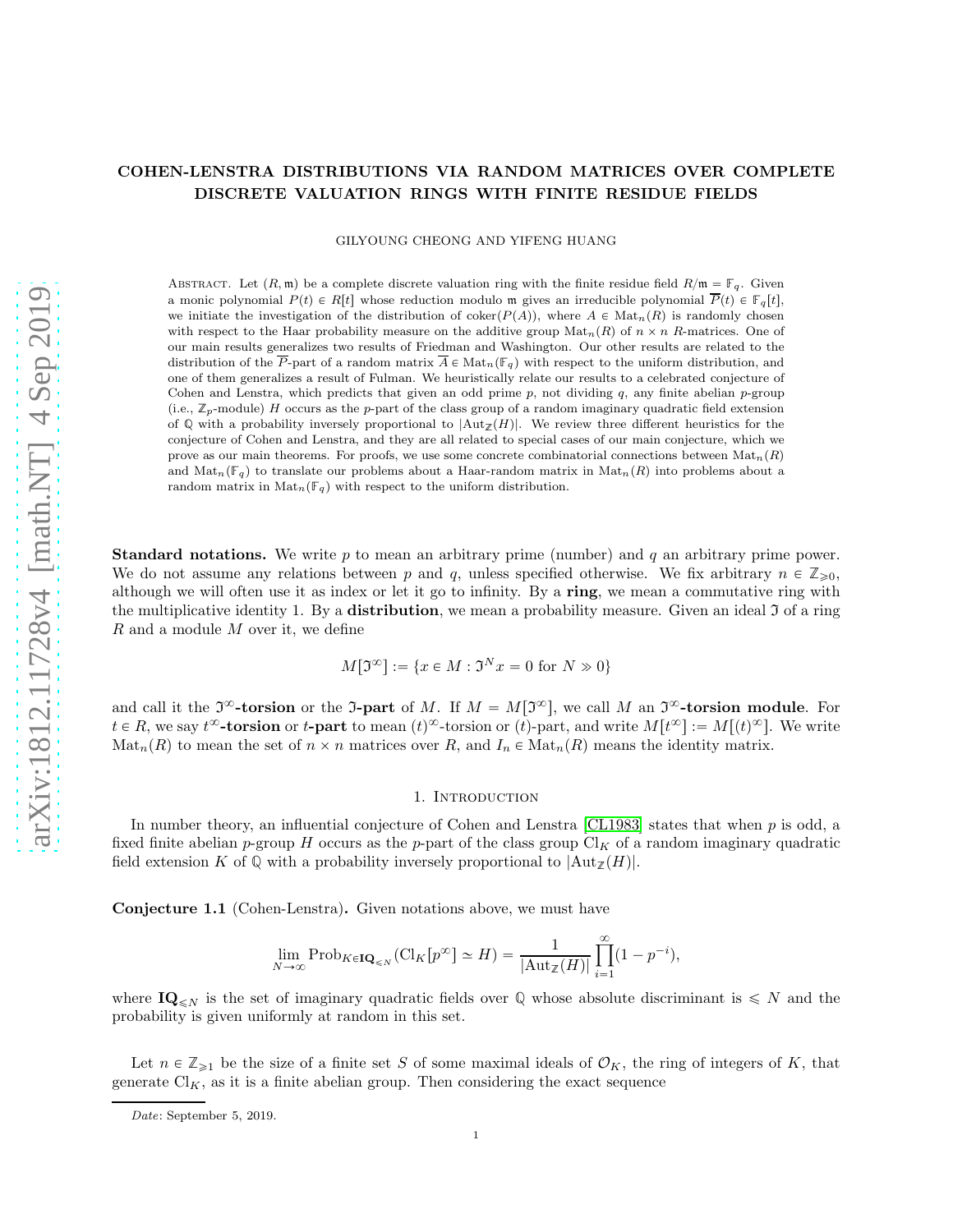$$
\mathcal{O}_K^{S,\times} \to \mathfrak{I}_K^S \to \mathrm{Cl}_K \to 0,
$$

where  $\mathcal{O}_{K}^{S,\times} := \{x \in K^{\times} : x\mathcal{O}_{K}$  can be written as a product of positive/negative powers of ideals in S and  $\mathfrak{I}_K^S$  is the abelian group of fractional ideals that can be written as a product of positive/negative powers of ideals in S, the fact that  $\mathcal{O}_K^{S,\times}$  is a finitely generated abelian group of rank  $n = |S|$  (because K is imaginary quadratic) lets us have the following exact sequence:

$$
\mathbb{Z}^n \to \mathbb{Z}^n \to \mathrm{Cl}_K \to 0.
$$

Applying  $(-) \otimes_{\mathbb{Z}} \mathbb{Z}_p$ , we have the exact sequence

$$
\mathbb{Z}_p^n \to \mathbb{Z}_p^n \to \mathrm{Cl}_K[p^\infty] \to 0,
$$

so a heuristic approach to examine Conjecture [1.1](#page-0-0) is to compute the cokernel of a "random"  $\mathbb{Z}_p$ -linear map  $\mathbb{Z}_p^n \to \mathbb{Z}_p^n$ . Friedman and Washington (Proposition 1 in [\[FW1987\]](#page-22-1)) proved that

<span id="page-1-0"></span>(1.1) 
$$
\lim_{n \to \infty} \operatorname{Prob}_{A \in \operatorname{Mat}_n(\mathbb{Z}_p)}(\operatorname{coker}(A) \simeq H) = \frac{1}{|\operatorname{Aut}_{\mathbb{Z}}(H)|} \prod_{i=1}^{\infty} (1 - p^{-i}),
$$

where the probability measure on  $\text{Mat}_n(\mathbb{Z}_p)$  is given by the Haar measure with total measure 1.

Remark 1.2. We learned the above exposition from a talk given by Wood [\[Woo\]](#page-22-2).

Next, we briefly review another heuristic due to Friedman and Washington regarding an analogous state-ment to Conjecture [1.1](#page-0-0) replacing  $\mathbb{Q}$  with  $\mathbb{F}_q(t)$ . Note that any quadratic extension K of  $\mathbb{Q}$  can be written as the form  $K = \mathbb{Q}(\sqrt{d})$  for some square-free integer d. The extension K of  $\mathbb{Q}$  is imaginary if and only if  $d < 0$ , and this is equivalent to requiring that it has one place above infinity. In the case of dealing with a quadratic extension K of  $\mathbb{F}_q(t)$ , we assume q is odd and restrict to the case  $K = \mathbb{F}_q(t)(\sqrt{d(t)})$  for some square-free  $d(t) \in \mathbb{F}_q[t]$  of degree  $2g + 1$  with  $g \in \mathbb{Z}_{\geq 1}$ . In this case, the corresponding smooth, projective, and geometrically irreducible curve  $C_K$  over  $\mathbb{F}_q$  to K has genus g. As a double cover over  $\mathbb{P}^1_{\mathbb{F}_q}$ , the curve  $C_K$ has one  $\mathbb{F}_q$ -point **p** above  $\infty = [0:1] \in \mathbb{P}^1(\mathbb{F}_q)$ . This implies that we have an isomorphism  $\text{Cl}_K \simeq \text{Pic}^0(C_K)$ , given by  $[D] \to [D] - \deg(D)[p]$ , where Pic<sup>0</sup>( $C_K$ ) is the abelian group of the degree 0 divisor classes on  $C_K$ . Friedman and Washington (Section 5 of [\[FW1987\]](#page-22-1)) explained that the p-part of Pic<sup>0</sup>( $C_K$ ) occurs as the cokernel of  $A$  – id of the p-adic Tate module of Pic<sup>0</sup>( $C_K \times_{\mathbb{F}_q} \overline{\mathbb{F}_q}$ ), where A is the auotomorphism of the Tate module induced by the Frobenius and id is the identity. The p-adic Tate module of  $Pic^0(C_K \times_{\mathbb{F}_q} \overline{\mathbb{F}_q})$  is known to be a free  $\mathbb{Z}_p$ -module with rank 2g, where g is the genus of  $C_K$  (e.g., p.34 of [\[Mil2008\]](#page-22-3)), so we have the exact sequence

$$
\mathbb{Z}_p^{2g} \xrightarrow{A-I_{2g}} \mathbb{Z}_p^{2g} \to \mathrm{Cl}_K[p^\infty] \to 0,
$$

where  $A \in GL_{2q}(\mathbb{Z}_p)$ . As a supporting heuristic that these class groups also follow the same pattern to Conjecture [1.1,](#page-0-0) Friedman and Washington (Section 4 of [\[FW1987\]](#page-22-1)) proved that

<span id="page-1-1"></span>(1.2) 
$$
\lim_{n \to \infty} \text{Prob}_{A \in \text{GL}_n(\mathbb{Z}_p)}(\text{coker}(A - I_n) \simeq H) = \frac{1}{|\text{Aut}_{\mathbb{Z}}(H)|} \prod_{i=1}^{\infty} (1 - p^{-i}),
$$

where the probability is given by restricting the Haar measure on  $\text{Mat}_n(\mathbb{Z}_p)$  to  $\text{GL}_n(\mathbb{Z}_p)$  and then normalizing it so that we get the total measure 1.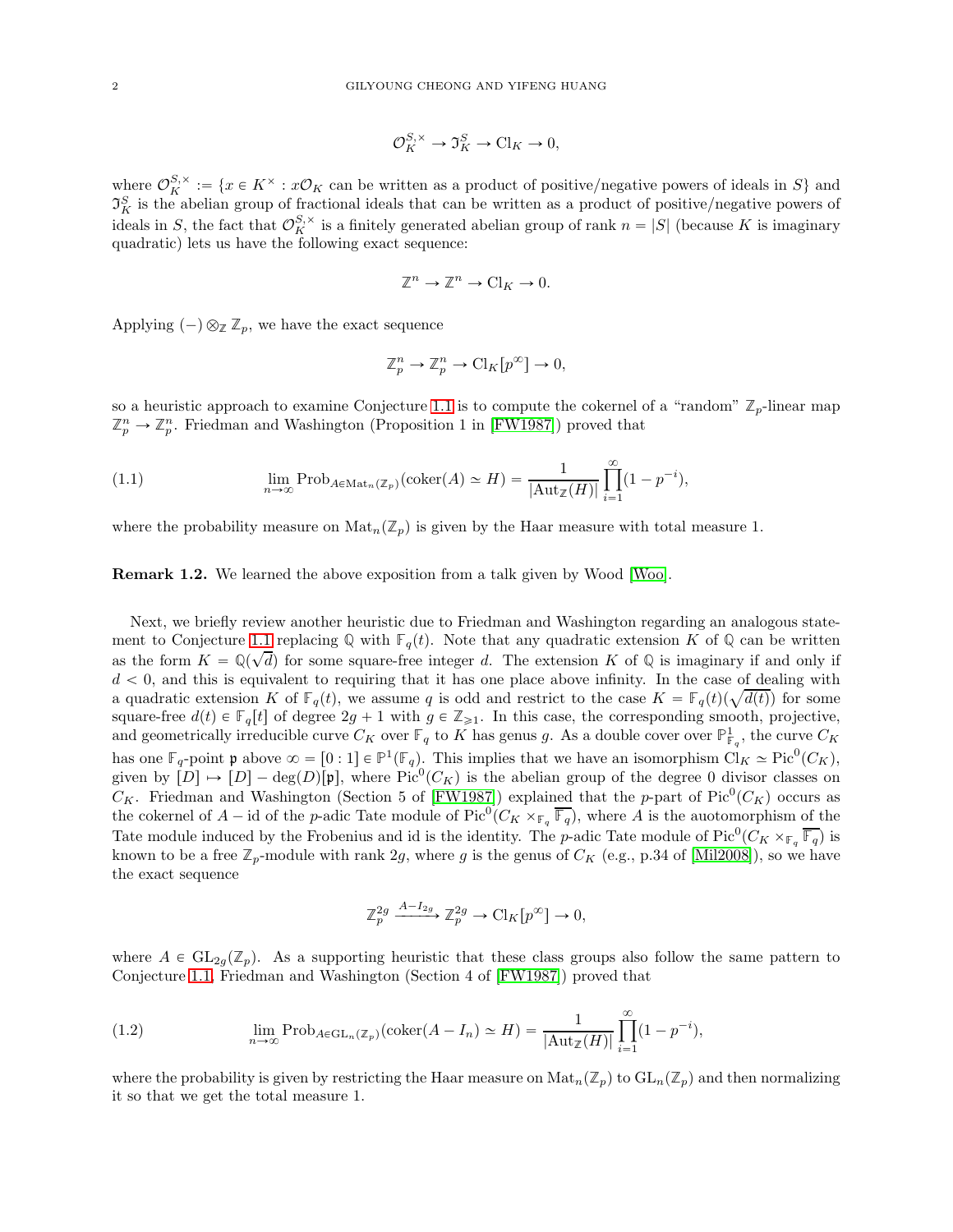.

The two heuristic results [\(1.1\)](#page-1-0) and [\(1.2\)](#page-1-1) involve different mathematical objects in their motivations. The fact that these numerical results are the same was refereed as "blurring" by Friedman and Washington (Section 4 of [\[FW1987\]](#page-22-1)) for their own heuristic reason (Section 1 of [\[FW1987\]](#page-22-1)). In this paper, we show that these two results are consequences of a more general phenomenon. For instance, Theorem [C](#page-5-0) (with  $R = \mathbb{Z}_p$ ) states that given any monic polynomials  $P_1(t), \ldots, P_r(t) \in \mathbb{Z}_p[t]$  such that the reduction modulo p gives distinct irreducible polynomials in  $\mathbb{F}_p[t]$  and  $\text{deg}(P_r) = 1$ , we have

$$
\lim_{n\to\infty} \operatorname{Prob}_{A\in\operatorname{Mat}_n(\mathbb{Z}_p)}\left(\begin{array}{c} \operatorname{coker}(P_1(A))=\cdots=\operatorname{coker}(P_{r-1}(A))=0, \\ \operatorname{coker}(P_r(A))\simeq H \end{array}\right)=\frac{1}{|\operatorname{Aut}_{\mathbb{Z}_p}(H)|}\prod_{j=1}^r\prod_{i=1}^\infty(1-p^{-i\deg(P_j)}).
$$

This immediately imply both results of Friedman and Washington. (See Corollary [2.5](#page-5-1) and its proof.) Moreover, our theorem contains more than  $(1.1)$  and  $(1.2)$ . For instance, if p is chosen that  $-1$  is not a square in  $\mathbb{F}_p$ , the above implies that

$$
\lim_{n \to \infty} \operatorname{Prob}_{A \in \mathrm{GL}_n(\mathbb{Z}_p)} \left( \begin{array}{c} \operatorname{coker}(A^2 + I_n) = 0, \\ \operatorname{coker}(A - I_n) \simeq H \end{array} \right) = \frac{1}{|\mathrm{Aut}_\mathbb{Z}(H)|} \left( \prod_{i=1}^\infty (1 - p^{-i}) \right) \left( \prod_{j=1}^\infty (1 - p^{-2j}) \right)
$$

Remark 1.3. Despite the sounding heuristic, Conjecture [1.1](#page-0-0) is notorious for its difficulty, and it is wide open except for the case  $p = 3$ . (Some progress for  $p = 3$  in terms of "surjection moment" method due to Davenport and Heilbronn is explained in Section 8.5 of [\[EVW2016\]](#page-22-4).) On the other hand, there has been a quantitative breakthrough for an analogous statement replacing  $\mathbb{Q}$  with  $\mathbb{F}_q(t)$  (for large g and q such that  $q \neq 0, 1 \mod p$  due to Ellenberg, Venkatesh, and Westerland (Theorem 1.2 of [\[EVW2016\]](#page-22-4)), using more geometric methods. Our work is not directly related to proving Conjecture [1.1,](#page-0-0) but it connects different results used as heuristic evidence for the conjecture.

It is interesting that the above result resembles the distribution given by [\(1.1\)](#page-1-0) and [\(1.2\)](#page-1-1) on the set of finite abelian p-groups, called the Cohen-Lenstra distribution (e.g., Section 8.1 of [\[EVW2016\]](#page-22-4)), and this motivates a more general definition of the Cohen-Lenstra distribution, which we will discuss in Section [2.](#page-3-0) This computation is also in accordance with the philosophy of "universality" described by Wood [\[Woo2019\]](#page-22-5), which essentially states that the distributions we construct with random matrices tend to follow the Cohen-Lenstra distribution and their variants. Indeed, Wood dealt with various probability measures on  $\text{Mat}_n(\mathbb{Z}_p)$ extensively generalizing the Haar measure case and showed that, asymptotically in  $n$ , the cokernel of a random  $A \in \text{Mat}_n(\mathbb{Z}_p)$  with respect to these measures follow the Cohen-Lenstra distribution (Theorem 1.2) of [\[Woo2019\]](#page-22-5)). Our paper will stick with the Haar measure and its pushforwards given by the polynomial maps  $P_1, \ldots, P_r : \text{Mat}_n(\mathbb{Z}_p) \to \text{Mat}_n(\mathbb{Z}_p)$ .

In the next section, we give an even more general conjecture (Conjecture [2.3\)](#page-4-0). Some of our main theorems are special cases of this conjecture. We separated the main theorems as Theorem [A,](#page-4-1) Theorem [B,](#page-5-2) and Theorem [C,](#page-5-0) because their proofs are different. Theorem [A](#page-4-1) and Theorem [B](#page-5-2) can be equivalently stated as statements about a random matrix in  $\text{Mat}_n(\mathbb{F}_q)$ , with respect to the uniform distribution. These equivalent statements are given in Theorem [2.8](#page-6-0) and Theorem [2.10,](#page-7-0) and in Section [3,](#page-8-0) we will see that they are related to another computational heuristic of Conjecture [1.1](#page-0-0) due to Cohen and Lenstra [\[CL1983\]](#page-22-0).

1.1. Acknowledgment. We would like to thank our advisor Michael Zieve for various supports, including the financial supports for the relevant travelings through NSF grant DMS-1162181 for G. Cheong and DMS-1601844 for Y. Huang. We thank Karen Smith and the University of Michigan, for nominating and granting Rackham one-term dissertation fellowship to both of us. Y. Huang thanks Professor Emeritus Gopal Prasad for the Prasad Family Fellowship. G. Cheong was supported by the University of Michigan and the University of California–Irvine, for a traveling relevant to this work. We thank Sasha Barvinok, Kwun Chung, Ofir Gorodetsky, Haoyang Guo, Nathan Kaplan, Hendrik Lenstra, Eric Rains, and Melanie Matchett Wood for helpful conversations regarding this paper. We thank Jordan Ellenberg to bring our attention to [\[Woo2019\]](#page-22-5).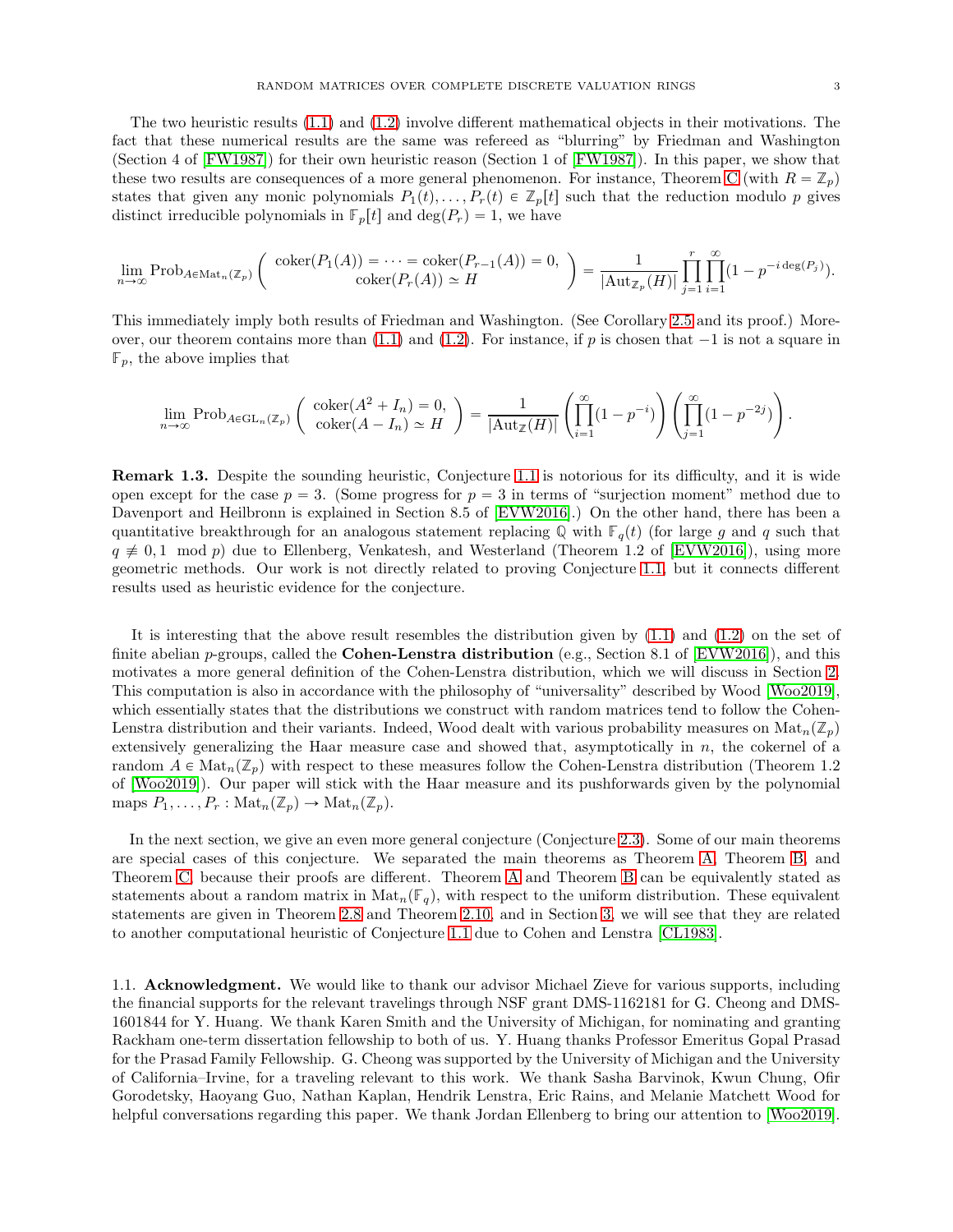We also thank Jason Fulman, Yuan Liu, and Brad Rodgers for helpful conversations regarding the previous versions of this paper. Finally, we thank Zhan Jiang for helping us initiate this project.

### 2. Main conjecture and theorems

<span id="page-3-0"></span>Instead of  $\mathbb{Z}_p$ , we will work more generally with any complete DVR (discrete valuation ring) R with the maximal ideal m, or simply denoted as  $(R, \mathfrak{m})$ , whose residue field  $R/\mathfrak{m}$  is finite so that we may write  $R/\mathfrak{m} = \mathbb{F}_q$ . For any such R, saying that an R-module has finite size is equivalent to saying that it is of finite length. Finite abelian p-groups are finite size  $\mathbb{Z}_p$ -modules, so they are finite length  $\mathbb{Z}_p$ -modules. The following statement with  $R = \mathbb{Z}_p$  was given as Proposition 1 of [\[FW1987\]](#page-22-1), and the proof given there works for general R.

<span id="page-3-1"></span>**Proposition 2.1** (Friedman-Washington). Let  $(R, \mathfrak{m})$  be a complete DVR with  $R/\mathfrak{m} = \mathbb{F}_q$ . Given any finite length  $R$ -module  $H$ , we have

$$
\mathrm{Prob}_{A \in \mathrm{Mat}_n(R)}(\mathrm{coker}(A) \simeq H) = \begin{cases} |\mathrm{Aut}_R(H)|^{-1} \left[ \prod_{i=1}^n (1 - q^{-i}) \right] \left[ \prod_{j=n-l_H+1}^n (1 - q^{-j}) \right] & \text{if } n \geq l_H, \\ 0 & \text{if } n < l_H, \end{cases}
$$

where  $l_H := \dim_{\mathbb{F}_q}(H/\mathfrak{m} H)$ . In particular, we have

$$
\lim_{n \to \infty} \mathrm{Prob}_{A \in \mathrm{Mat}_n(R)}(\mathrm{coker}(A) \simeq H) = \frac{1}{|\mathrm{Aut}_R(H)|} \prod_{i=1}^{\infty} (1 - q^{-i}).
$$

Our paper generalizes the limiting distribution (i.e., the probability when  $n$  goes to infinity) in Proposition [2.1](#page-3-1) as Theorem [C.](#page-5-0) We also propose a more general conjecture in Conjecture [2.3](#page-4-0) and solve more cases of it as Theorem [A](#page-4-1) and Theorem [B,](#page-5-2) which will be related to Conjecture [1.1](#page-0-0) in a different way.

**Notations.** Given any ring R, we denote by  $\text{Mod}_R^{\lt \infty}$  the set of isomorphism classes of finite size R-modules. When  $(R, \mathfrak{m})$  is a DVR with  $R/\mathfrak{m} = \mathbb{F}_q$ , this is the same as the set of isomorphism classes of finite length R-modules. When denoting an isomorphism class, we will interchangeably write a representative of it to denote the class.

**Remark 2.2.** It turns out that for any DVR  $(R, \mathfrak{m})$  with  $R/\mathfrak{m} = \mathbb{F}_q$ , the assignment

$$
\{H\} \mapsto \frac{1}{|\mathrm{Aut}_R(H)|} \prod_{i=1}^{\infty} (1 - q^{-i})
$$

defines a probability measure on the finest  $\sigma$ -algebra on  $\bf{Mod}_{R}^{\lt \infty}$  (e.g., Remark [7.4\)](#page-16-0). We call this the Cohen-**Lenstra distribution of** R, although the terminology is mostly used for the case  $R = \mathbb{Z}_p$  in literature (e.g., Section 8 of  $[EVW2016]$ ). Since R is a PID (principal ideal domain), for any finite length R-module H, we have a unique partition  $\lambda = (\lambda_1, \ldots, \lambda_l)$  such that

$$
H \simeq R/\mathfrak{m}^{\lambda_1} \oplus \cdots \oplus R/\mathfrak{m}^{\lambda_l}.
$$

In this case, we will write  $\lambda(H) := \lambda$ . A result of Macdonald ((1.6) on p.181 of [\[Mac1995\]](#page-22-6)) states that the number  $|\text{Aut}_R(H)|$  only depends on  $q = |R/\mathfrak{m}|$  and  $\lambda$  so that we may write  $w(q, \lambda) = |\text{Aut}_R(H)|$ . Using this and Lemma [7.3](#page-16-1) with  $y = 1$ , one may check that

$$
\lambda \mapsto \frac{1}{w(q,\lambda)} \prod_{i=1}^{\infty} (1 - q^{-i})
$$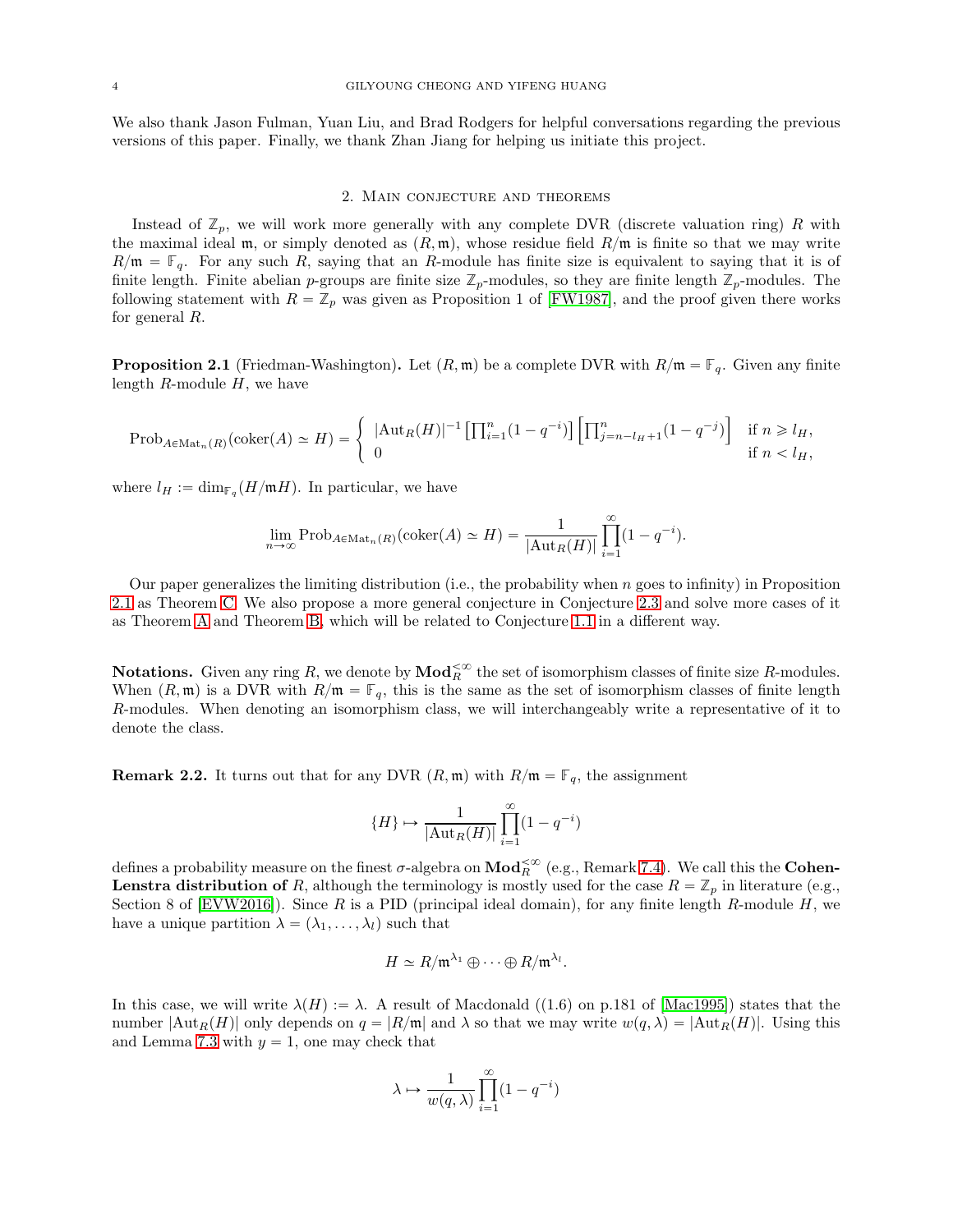defines a probability distribution on the set  $\mathcal P$  of partitions of nonnegative integers. We will not name this more general distribution because it will only appear in our conjecture, not in any of our theorems, but we think that Cohen and Lenstra were aware of these distributions given the context of [\[CL1983\]](#page-22-0). Fulman and Kaplan [\[FK2019\]](#page-22-7) discussed other similar distributions defined on  $P$  that come up in various combinatorial contexts.

2.1. Main conjecture and theorems. We first introduce our main conjecture about a random matrix  $A \in Mat_n(R)$ , where  $(R, \mathfrak{m})$  is a complete DVR such that  $R/\mathfrak{m} = \mathbb{F}_q$ . We will resolve special cases of this conjecture as Theorem [B](#page-5-2) and Theorem [C](#page-5-0) by understanding interplays between random matrices  $A \in \text{Mat}_n(R)$ and  $\overline{A} \in \text{Mat}_n(\mathbb{F}_q)$ , where the latter is given by the uniform distribution on  $\text{Mat}_n(\mathbb{F}_q)$ .

<span id="page-4-0"></span>**Conjecture 2.3.** Let  $(R, \mathfrak{m})$  be a complete DVR such that  $R/\mathfrak{m} = \mathbb{F}_q$  and  $P_1(t), \ldots, P_r(t) \in R[t]$  monic polynomials such that the reduction modulo **m** gives distinct irreducible polynomials  $\overline{P}_1(t), \ldots, \overline{P}_r(t) \in \mathbb{F}_q[t]$ . Fix any R-modules  $H_1, \ldots, H_r$  of finite length. We must have

$$
\lim_{n \to \infty} \mathrm{Prob}_{A \in \mathrm{Mat}_n(R)} \left( \begin{array}{c} \mathrm{coker}(P_j(A)) \simeq H_j \\ \mathrm{for} \ 1 \leq j \leq r \end{array} \right) = \prod_{j=1}^r \frac{1}{w(q^{\deg(P_j)}, \lambda(H_j))} \prod_{i=1}^{\infty} (1 - q^{-i \deg(P_j)}).
$$

Note that the limiting distribution  $n \to \infty$  given by Proposition [2.1](#page-3-1) is a special case of Conjecture [2.3.](#page-4-0) More cases of Conjecture [2.3](#page-4-0) are proven as Theorem [B](#page-5-2) and Theorem [C.](#page-5-0) Our main theorems are Theorem [A,](#page-4-1) Theorem [B,](#page-5-2) and Theorem [C.](#page-5-0)

<span id="page-4-1"></span>**Theorem A.** Let  $(R, \mathfrak{m})$  be a complete DVR such that  $R/\mathfrak{m} = \mathbb{F}_q$  and  $P(t) \in R[t]$  a monic polynomial such that the reduction modulo **m** gives an irreducible polynomial  $\overline{P}(t) \in \mathbb{F}_q[t]$ . We have

$$
\mathrm{Prob}_{A \in \mathrm{Mat}_n(R)}(\mathrm{coker}(P(A)) = 0) = b_n(\deg(P)) \prod_{i=1}^n (1 - q^{-i}),
$$

where  $b_n(d)$ , for  $d \in \mathbb{Z}_{\geqslant 0}$ , are given by

$$
\sum_{n=0}^{\infty} b_n(d)u^n = \prod_{i=1}^{\infty} \frac{1 - (q^{-i}u)^d}{1 - q^{1-i}u} \in \mathbb{C}[[u]].
$$

Moreover, we have

$$
\lim_{n \to \infty} b_n(d) = \prod_{i=1}^{\infty} \frac{1 - q^{-id}}{1 - q^{-i}},
$$

so in particular, we have

$$
\lim_{n \to \infty} \text{Prob}_{A \in \text{Mat}_n(R)}(\text{coker}(P(A)) = 0) = \prod_{i=1}^{\infty} (1 - q^{-i \deg(P)}).
$$

**Remark 2.4.** It will turn out that  $b_n(d)$  given above are positive rational numbers explicitly given as

$$
b_n(d) = \frac{|\{\overline{A} \in \operatorname{Mat}_n(\mathbb{F}_q) : \operatorname{coker}(\overline{P}(\overline{A})) = 0\}|}{|\operatorname{GL}_n(\mathbb{F}_q)|},
$$

for any degree d monic irreducible polynomial  $\overline{P}(t) \in \mathbb{F}_q[t]$ . This will appear in the proof of Theorem [2.8,](#page-6-0) which is a step to prove Theorem [A.](#page-4-1) To check why  $b_n(d)$  ought to be given this way, apply Lemma [4.3](#page-10-0) with  $N = 0$  and  $r = 1$  to the statement of Theorem [A.](#page-4-1)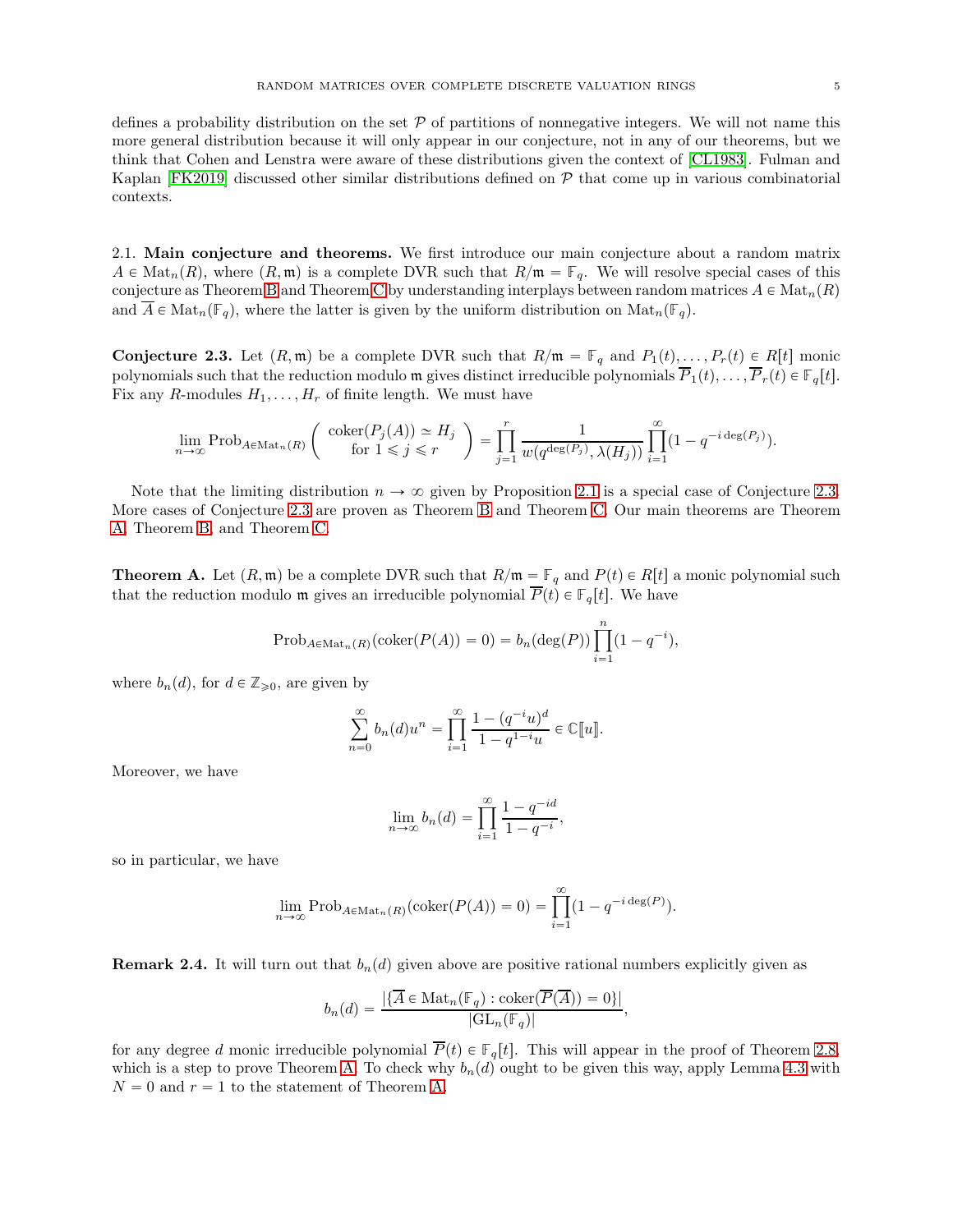<span id="page-5-2"></span>**Theorem B.** Let  $(R, \mathfrak{m})$  be a complete DVR such that  $R/\mathfrak{m} = \mathbb{F}_q$  and  $P_1(t), \ldots, P_r(t) \in R[t]$  monic polynomials such that the reduction modulo m gives distinct irreducible polynomials  $\overline{P}_1(t), \ldots, \overline{P}_r(t) \in \mathbb{F}_q[t]$ . We have

$$
\lim_{n \to \infty} \mathrm{Prob}_{A \in \mathrm{Mat}_n(R)} \left( \begin{array}{c} \mathrm{coker}(P_j(A)) = 0 \\ \mathrm{for} \ 1 \leq j \leq r \end{array} \right) = \prod_{j=1}^r \prod_{i=1}^\infty (1 - q^{-i \deg(P_j)}).
$$

That is, Theorem [B](#page-5-2) generalizes the limiting result in Theorem [A](#page-4-1) by saying that for  $1 \leq i \leq j \leq r$ , the event that coker $(P_i(A))$  vanishes is asymptotically independent to the event that coker $(P_i(A))$  vanishes. This is surprising because specifying  $P_i(A)$  and  $P_j(A)$  are dependent (e.g., take deg $(P_i) = \deg(P_j) = 1$ ), but somehow taking cokernels introduce independence. Our last theorem, introduced in the introduction for the specific case  $R = \mathbb{Z}_p$ , has a similar feature (and so does Conjecture [2.3\)](#page-4-0).

<span id="page-5-0"></span>**Theorem C.** Let  $(R, \mathfrak{m})$  be a complete DVR such that  $R/\mathfrak{m} = \mathbb{F}_q$  and  $P_1(t), \ldots, P_r(t) \in R[t]$  monic polynomials such that the reduction modulo m gives distinct irreducible polynomials  $\overline{P}_1(t), \ldots, \overline{P}_r(t) \in \mathbb{F}_q[t]$ . Suppose that  $r \geq 1$  and  $\deg(P_r) = 1$ . Given any R-module H of finite length, we have

$$
\lim_{n\to\infty} \operatorname{Prob}_{A\in\operatorname{Mat}_n(R)}\left(\begin{array}{c} \operatorname{coker}(P_1(A))=\cdots=\operatorname{coker}(P_{r-1}(A))=0\\ \operatorname{and} \operatorname{coker}(P_r(A))\simeq H \end{array}\right)=\frac{1}{|\operatorname{Aut}_R(H)|}\prod_{j=1}^r\prod_{i=1}^\infty(1-q^{-i\deg(P_j)}).
$$

Note that Theorem [C](#page-5-0) generalizes the limiting distribution given in Proposition [2.1,](#page-3-1) a result of Friedman and Washington. Theorem [C](#page-5-0) also generalizes another result of the same authors ((9) on p.234 in [\[FW1987\]](#page-22-1)), as we mentioned in the introduction.

<span id="page-5-1"></span>**Corollary 2.5** (Friedman and Washington). Let  $(R, \mathfrak{m})$  be any complete DVR with  $R/\mathfrak{m} = \mathbb{F}_q$  and H any R-module of finite length. We have

$$
\lim_{n \to \infty} \mathrm{Prob}_{A \in \mathrm{GL}_n(R)}(\mathrm{coker}(A - I_n) \simeq H) = \frac{1}{|\mathrm{Aut}_R(H)|} \prod_{i=1}^{\infty} (1 - q^{-i}).
$$

*Proof.* Choose any  $N \ge 1$  such that  $\mathfrak{m}^N H = 0$ . Since

$$
\frac{|\mathrm{GL}_n(R/\mathfrak{m}^{N+1})|}{|\mathrm{Mat}_n(R/\mathfrak{m}^{N+1})|}=\frac{|\mathrm{GL}_n(\mathbb{F}_q)|}{|\mathrm{Mat}_n(\mathbb{F}_q)|}=\prod_{i=1}^n(1-q^{-i}),
$$

we have

$$
\text{Prob}_{\overline{A} \in \text{Mat}_n(R/\mathfrak{m}^{N+1})} \left( \begin{array}{c} \text{coker}(\overline{A}) = 0, \\ \text{coker}(\overline{A} - I_n) \simeq H \end{array} \right) = \frac{|\text{GL}_n(R/\mathfrak{m}^{N+1})|}{|\text{Mat}_n(R/\mathfrak{m}^{N+1})|} \text{Prob}_{\overline{A} \in \text{GL}_n(R/\mathfrak{m}^{N+1})} (\text{coker}(\overline{A} - I_n) \simeq H)
$$

$$
= \text{Prob}_{A \in \text{GL}_n(R)} (\text{coker}(A - I_n) \simeq H) \prod_{i=1}^n (1 - q^{-i}),
$$

so applying Lemma [4.3](#page-10-0) and Theorem [C](#page-5-0) with  $P_1(t) = t$  and  $P_2(t) = t - 1$  for  $r = 2$ , we obtain the result by letting  $n \to \infty$ . letting  $n \to \infty$ .

**Remark 2.6.** It seems that Theorem [C](#page-5-0) is new even for the case  $R = \mathbb{Z}_p$ . Our proof for Theorem C uses Lemma [5.2](#page-11-0) due to Friedman and Washington, which appears in the original proof of Corollary [2.5.](#page-5-1) In fact, our proof will show more generally that given the same hypothesis as in Theorem [C,](#page-5-0) we have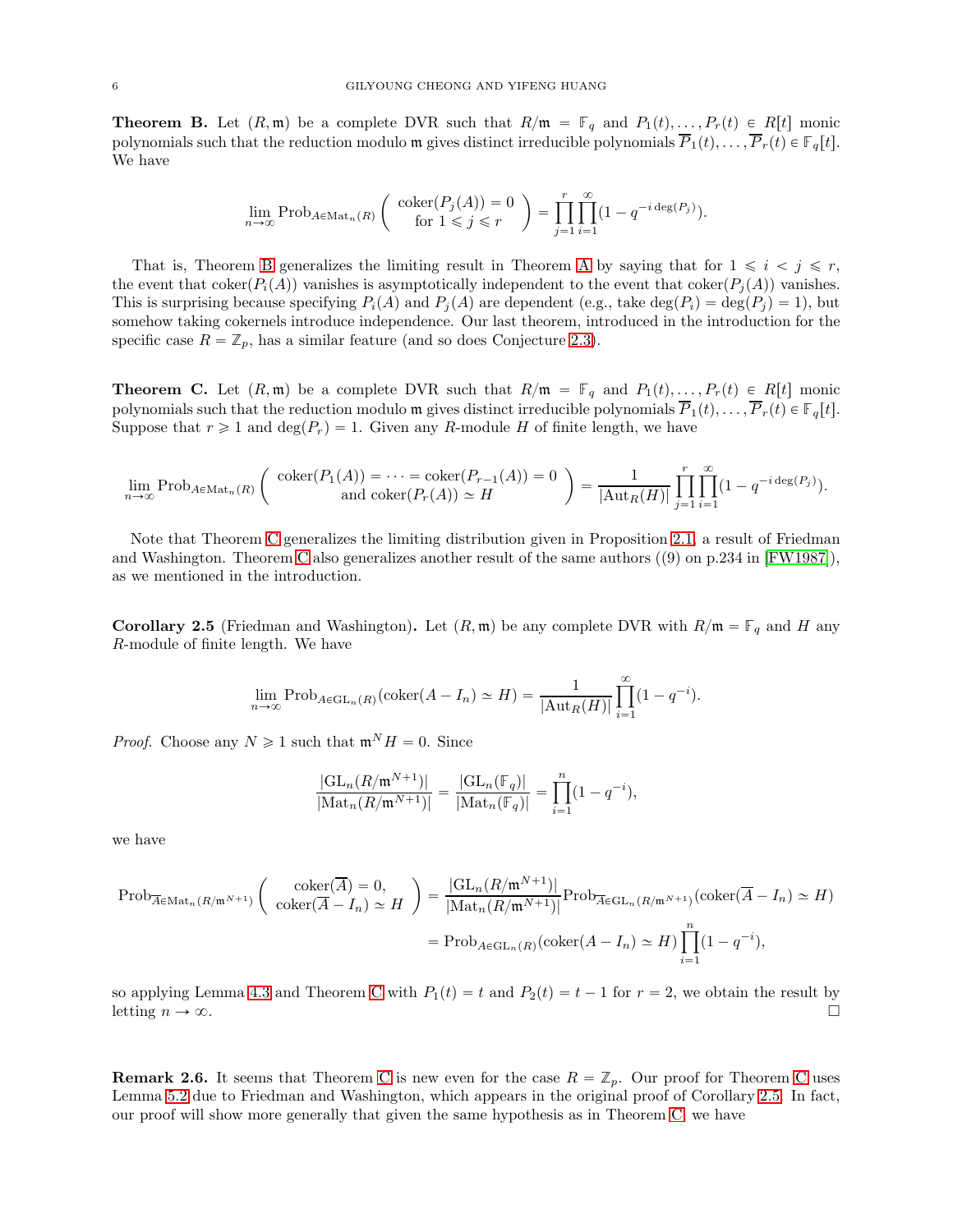$=$  $\frac{\prod_{i=1}^{l_H}(1-q^{-i})^2}{|\text{Aut}_R(H)|} \text{Prob}_{\overline{A} \in \text{Mat}_n(\mathbb{F}_q)} \left( \begin{array}{c} \text{coker}(P_j(\overline{A})) = 0 \text{ for } 1 \leq j \leq r-1, \\ \text{dim}_{\mathbb{F}_q}(\text{coker}(P_r(\overline{A})) = l_H \end{array} \right)$  $\dim_{\mathbb{F}_q}(\text{coker}(P_r(A)) = l_H$ where  $l_H = \dim_{\mathbb{F}_q}(H/\mathfrak{m}H)$ . By taking  $r = 1$  and  $P_1(t) = t$  and using the fact that the number of matrices

in  $\text{Mat}_n(\mathbb{F}_q)$  with corank  $0 \leq l \leq n$  is equal to

$$
\frac{q^{n^2-l^2}\prod_{i=l+1}^n(1-q^{-i})^2}{\prod_{j=1}^{n-l}(1-q^{-j})},
$$

we can deduce Proposition [2.1](#page-3-1) even for all  $n \geq 0$ , not just  $n \to \infty$ . This is not the proof given by Friedman and Washington [\[FW1987\]](#page-22-1) (as one can check Proposition 1 in their paper). However, Lemma [5.2](#page-11-0) is from their paper, and it is quite evident that Friedman and Washington were aware of this argument.

Remark 2.7. Given our discussion, the known cases for Conjecture [2.3](#page-4-0) to our best knowledge are the following:

- any  $r \geq 0$  with  $H_1 = \cdots = H_r = 0$  (Theorem [B\)](#page-5-2);
- any  $r \geq 1$  with  $\deg(P_r) = 1$  while  $H_1 = \cdots H_{r-1} = 0$  and any  $H_r$  (Theorem [C\)](#page-5-0).

2.2. Random matrices over finite fields. [A](#page-4-1)mong our three theorems, Theorem A and Theorem [B](#page-5-2) can be rephrased as statements about  $\overline{A} \in \text{Mat}_n(\mathbb{F}_q)$ , chosen uniformly at random. In this section, we will write A instead of  $\overline{A}$  for convenience. Theorem [A](#page-4-1) will be deduced from the following.

<span id="page-6-0"></span>**Theorem 2.8.** Fix any monic irreducible polynomial  $P = P(t) \in \mathbb{F}_q[t]$  and a  $P^{\infty}$ -torsion  $\mathbb{F}_q[t]$ -module H of finite length. Write  $h := \dim_{\mathbb{F}_q}(H)$ . Then

$$
\mathrm{Prob}_{A \in \mathrm{Mat}_n(\mathbb{F}_q)}(A[P^\infty] \simeq H) = \begin{cases} \frac{b_{n-h}(\deg(P))}{|\mathrm{Aut}_{\mathbb{F}_q[t]}(H)|} \prod_{i=1}^n (1 - q^{-i}) & \text{if } n \ge h \text{ and} \\ 0 & \text{if } n < h, \end{cases}
$$

where  $b_n(d)$ , for  $d \in \mathbb{Z}_{\geqslant 0}$ , are given by

$$
\sum_{n=0}^{\infty} b_n(d)u^n = \prod_{i=1}^{\infty} \frac{1 - (q^{-i}u)^d}{1 - q^{1-i}u} \in \mathbb{C}[[u]].
$$

Moreover, we have

$$
\lim_{n \to \infty} b_n(d) = \prod_{i=1}^{\infty} \frac{1 - q^{-id}}{1 - q^{-i}}
$$

so that

$$
\lim_{n\to\infty} \operatorname{Prob}_{A\in\operatorname{Mat}_n(\mathbb{F}_q)}(A[P^{\infty}]\simeq H) = \frac{1}{|\mathrm{Aut}_{\mathbb{F}_q[t]}(H)|} \prod_{i=1}^{\infty} (1-q^{-i \deg(P)}).
$$

**Remark 2.9.** Note that given q, n, and H, the conclusion of Theorem [2.8](#page-6-0) only depends on deg(P). A special case where  $\deg(P) = 1$  is interesting (i.e.,  $P(t) = t - a$  for some  $a \in \mathbb{F}_q$ ). Since  $b_n(1) = 1$  for all  $n \in \mathbb{Z}_{\geqslant 0}$ , Theorem [2.8](#page-6-0) implies that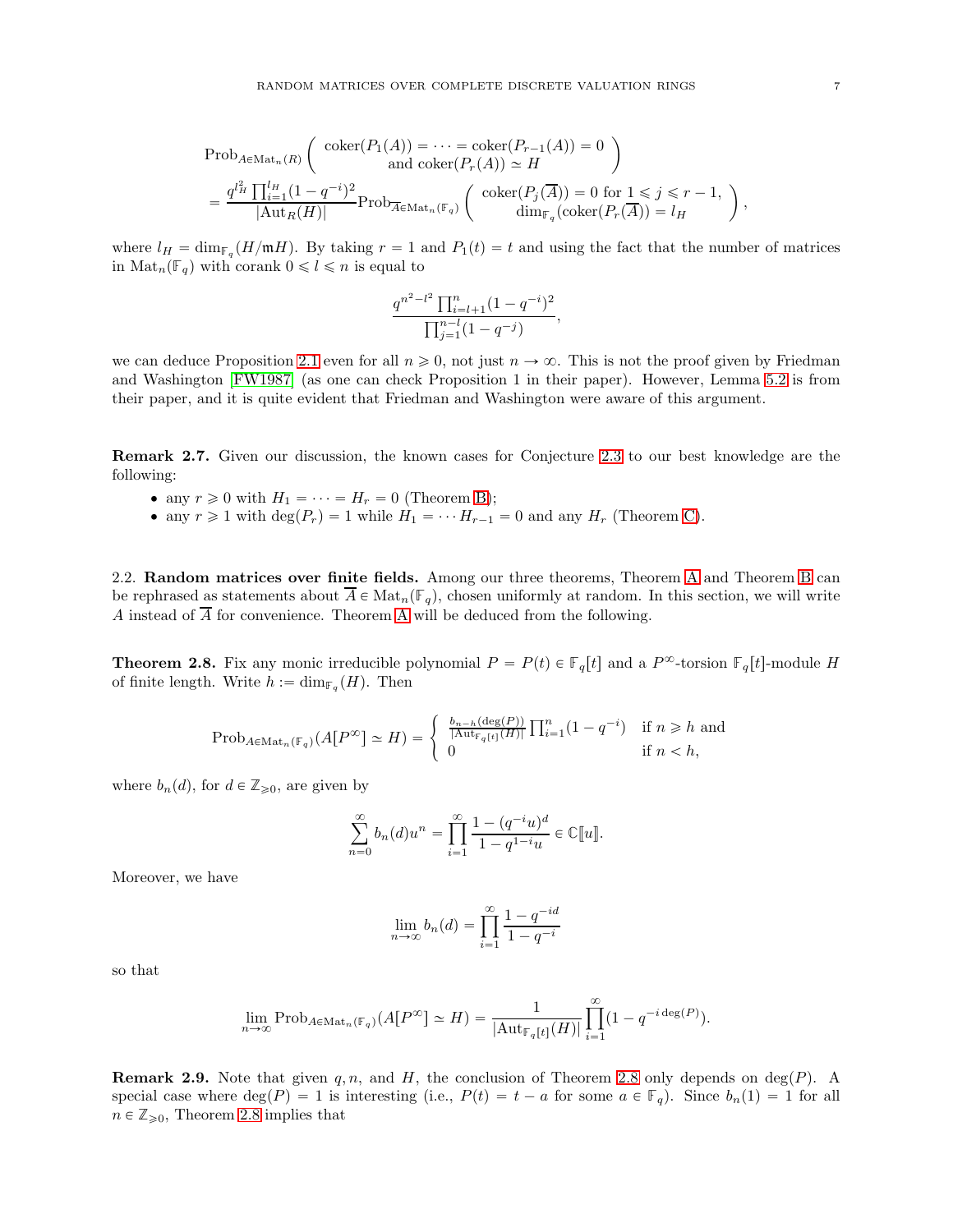$$
\mathrm{Prob}_{A \in \mathrm{Mat}_n(\mathbb{F}_q)}(A[(t-a)^{\infty}] \simeq H) = \begin{cases} \frac{1}{|\mathrm{Aut}_{\mathbb{F}_q[t]}(H)|} \prod_{i=1}^n (1 - q^{-i}) & \text{if } n \ge \dim_{\mathbb{F}_q}(H) \text{ and} \\ 0 & \text{if } n < \dim_{\mathbb{F}_q}(H). \end{cases}
$$

Likewise, Theorem [B](#page-5-2) will be deduced from the following.

<span id="page-7-0"></span>**Theorem 2.10.** Fix any distinct monic irreducible polynomials  $P_1(t), \ldots, P_r(t) \in \mathbb{F}_q[t]$  and  $P_j^{\infty}$ -torsion module  $H_j$  of finite length for  $1 \leq j \leq r$ . Then

$$
\lim_{n\to\infty} \operatorname{Prob}_{A\in\operatorname{Mat}_n(\mathbb{F}_q)}(A[P_j^{\infty}] \simeq H_j \text{ for } 1 \leq j \leq r) = \prod_{j=1}^r \frac{1}{|\operatorname{Aut}_{\mathbb{F}_q[t]}(H_j)|} \prod_{i=1}^{\infty} (1 - q^{-i \deg(P_j)}).
$$

As an immediate corollary, we see how random matrices in  $GL_n(\mathbb{F}_q)$  is related to Cohen-Lenstra distributions as  $n \to \infty$ . This is originally due to Fulman in his thesis [\[Ful1997\]](#page-22-8), but a partial result to this was also observed by Washington prior to Fulman (Theorem 1 (b) in [\[Was1986\]](#page-22-9)). Washington's result can be obtained by taking  $P(t) = t - 1$  in the following corollary and applying Lemma [5.3,](#page-11-1) which is due to Cohen and Lenstra.

<span id="page-7-1"></span>**Corollary 2.11** (cf. [\[Ful2014\]](#page-22-10)). Fix any monic irreducible polynomial  $P(t) \in \mathbb{F}_q[t] \setminus \{t\}$  and a  $P^{\infty}$ -torsion  $\mathbb{F}_q[t]$ -module H of finite length. Then

$$
\lim_{n\to\infty}\mathop{\rm Prob}\nolimits_{A\in \mathop{\rm GL}\nolimits_n(\mathbb F_q)}(A[P^\infty]\simeq H)=\frac{1}{|{\rm Aut}_{\mathbb F_q[t]}(H)|}\prod_{i=1}^\infty(1-q^{-i\deg(P)}).
$$

*Proof.* Applying Theorem [2.10](#page-7-0) by taking  $P_1(t) = t$  and  $P_2(t) = P(t)$  with  $H_1 = 0$  and  $H_2 = H$ , we get

$$
\lim_{n \to \infty} \text{Prob}_{A \in \text{GL}_n(\mathbb{F}_q)}(A[P^{\infty}] \simeq H) = \lim_{n \to \infty} \frac{|\{A \in \text{GL}_n(\mathbb{F}_q) : A[P^{\infty}] \simeq H\}| |\text{Mat}_n(\mathbb{F}_q)|}{|\text{Mat}_n(\mathbb{F}_q)|} \n= \frac{\lim_{n \to \infty} \text{Prob}_{A \in \text{Mat}_n(\mathbb{F}_q)}(A[t^{\infty}] = 0 \text{ and } A[P^{\infty}] \simeq H)}{\prod_{i=1}^{\infty} (1 - q^{-i})} \n= \frac{1}{|\text{Aut}_{\mathbb{F}_q[t]}(H)|} \prod_{i=1}^{\infty} \frac{(1 - q^{-i})(1 - q^{-i \deg(P)})}{(1 - q^{-i})} \n= \frac{1}{|\text{Aut}_{\mathbb{F}_q[t]}(H)|} \prod_{i=1}^{\infty} (1 - q^{-i \deg(P)}),
$$

as desired.  $\Box$ 

Remark 2.12. Thanks to Nathan Kaplan, we have noticed that Boreico has independently obtained Theorem [2.8](#page-6-0) in his thesis (Theorem 3.8.18 in [\[Bor2016\]](#page-22-11)) prior to our paper. Boreico's proof is different from ours, but he also sketches our proof and discusses the same corollary (i.e., Corollary [2.11\)](#page-7-1). We believe that providing our proof for Theorem [2.8](#page-6-0) is still valuable for clarity and details. To our best knowledge, Boreico's thesis was never published nor made into a preprint, but we recommend the interested reader take a look at his alternative proof of Theorem [2.8](#page-6-0) (i.e., Theorem 3.8.18 in [\[Bor2016\]](#page-22-11)) which uses more direct linear algebraic and measure theoretic arguments. Boreico's proof also inspired us to find many connections between our results over  $\mathbb{F}_q$  and random matrices over an arbitrary complete DVR whose residue field at its maximal ideal is  $\mathbb{F}_q$ . A part of his proof is presented in this paper as Lemma [6.1.](#page-13-0) We use this to get Corollary [6.3,](#page-13-1) which will enable us to see that Theorem [2.8](#page-6-0) and Theorem [2.10](#page-7-0) conversely imply Theorem [A](#page-4-1) and Theorem [B](#page-5-2) as well.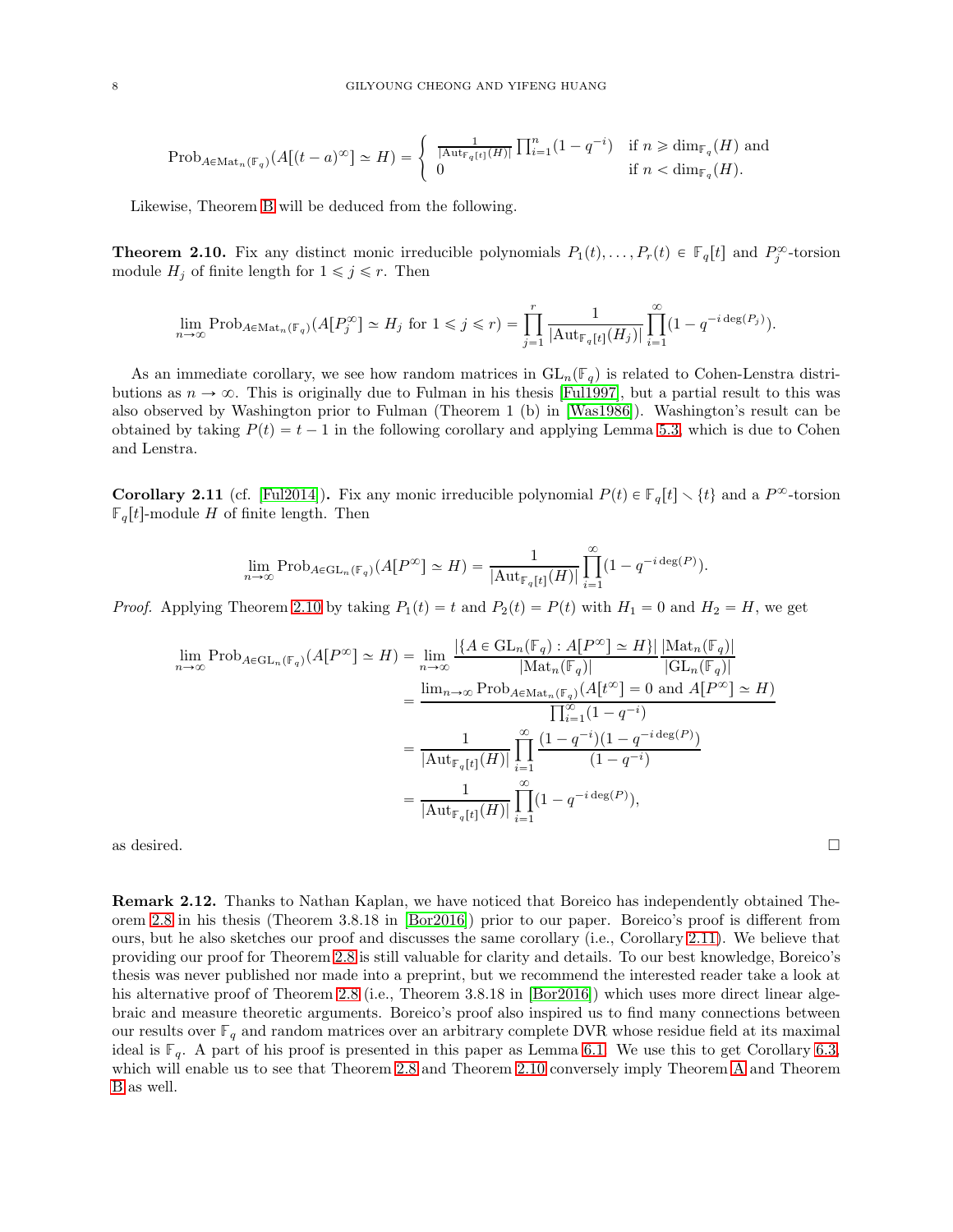### 3. Philosophy of Cohen and Lenstra

<span id="page-8-0"></span>**Notations.** Given a ring R and integer  $N \ge 1$ , we denote by  $\text{Mod}_{R}^{\le N}$  the set of isomorphism classes of R-modules whose size is less than equal to N and  $\mathbf{Mod}_{R}^{\mathbb{R}^{N}}$  the set of isomorphism classes of R-modules whose size is equal to N.

Conjecture [1.1](#page-0-0) was motivated by the numerical observation of Cohen and Lenstra that most class groups of imaginary quadratic field extension of **Q** is cyclic and that "the scarcity of noncylic groups can be attributed to the fact that they have many automorphisms" (as in the first page of [\[CL1983\]](#page-22-0)). For instance, note that

$$
|\mathrm{Aut}_{\mathbb{Z}}(\mathbb{Z}/(5) \oplus \mathbb{Z}/(5))| = 480,
$$

while

$$
|\mathrm{Aut}_{\mathbb{Z}}(\mathbb{Z}/(25))|=20,
$$

even though the groups  $\mathbb{Z}/(5) \oplus \mathbb{Z}/(5)$  and  $\mathbb{Z}/(25)$  have the same size. Hence, if this speculation is true, for  $N \gg 0$ , the the probability we choose  $\mathbb{Z}/(25)$  from  $\mathbf{IQ}_{\leq N}$  (as in the introduction) uniformly at random should be about  $480/20 = 24$  times larger than the probability we choose  $\mathbb{Z}/(5) \oplus \mathbb{Z}/(5)$  similarly. Cohen and Lesntra made a hypothesis that the limiting distribution in N of the class group of a random  $K \in \mathbf{IQ}_{< N}$ would be similar to that of a random finite abelian group A, whose probability of occurrence is proportional to  $1/|\text{Aut}_{\mathbb{Z}}(A)|$ . They showed that for any finite abelian p-group H, we have

$$
\lim_{N \to \infty} \mathrm{Prob}_{A \in \mathbf{Mod}_{\mathbb{Z}}^{\leq N}} (A[p^{\infty}] \simeq H) = \frac{1}{|\mathrm{Aut}_{\mathbb{Z}}(H)|} \prod_{i=1}^{\infty} (1 - p^{-i}),
$$

where we used the following definition with  $S = \text{Mod}_{\mathbb{Z}}^{\leq N}$ :

**Definition 3.1.** Given a nonempty finite subset S of the isomorphism classes of a category  $\mathcal{C}$ , all of whose automorphism groups are finite, we define

$$
\text{Prob}_{s \in S}(s \text{ satisfies } \mathscr{P}) := \frac{\sum_{s \in S, \atop s \text{ satisfies } \mathscr{P}} 1/|\text{Aut}_{\mathcal{C}}(s)|}{\sum_{s \in S} 1/|\text{Aut}_{\mathcal{C}}(s)|},
$$

where  $\mathscr P$  is any property on S.

This provides another heuristic philosophy behind Conjecture [1.1,](#page-0-0) which historically predates Proposition [2.1.](#page-3-1) The statistics on  $\text{Mat}_n(\mathbb{F}_q)$  has also much to do with this philosophy. Under the conjugate action  $GL_n(\mathbb{F}_q) \subset \text{Mat}_n(\mathbb{F}_q)$ , the set  $\text{Mat}_n(\mathbb{F}_q)/GL_n(\mathbb{F}_q)$  of orbits parametrizes the set  $\text{Mod}_{\mathbb{F}_q[t]}^{\mathbb{F}_q}$  $\mathbb{F}_q[t]$  of the isomorphism classes of  $\mathbb{F}_q[t]$ -modules of  $\mathbb{F}_q$ -dimension n because each matrix  $\overline{A} \in \text{Mat}_n(\mathbb{F}_q)$  gives  $\mathbb{F}_q^n$  an  $\mathbb{F}_q[t]$ -module structure, which we denote as  $\overline{A} \subset \mathbb{F}_q^n$ , by  $t \cdot v := \overline{A}v$  for  $v \in \mathbb{F}_q^n$  and two matrices define isomorphic  $\mathbb{F}_q[t]$ module structures if and only if they are in the same orbit under the conjugate action of  $GL_n(\mathbb{F}_q)$ . Noting that

$$
\mathrm{Aut}_{\mathbb{F}_q[t]}(\overline{A}\subset \mathbb{F}_q^n)=\mathrm{Stab}_{\mathrm{GL}_n(\mathbb{F}_q)}(\overline{A}),
$$

by an application of the orbit-stabilizer theorem, we have

$$
\mathrm{Prob}_{\overline{A}\in\mathrm{Mat}_n(\mathbb{F}_q)}(\overline{A}\text{ satisfies }\mathscr{P})=\mathrm{Prob}_{\overline{A}\in\mathbf{Mod}^{\pi^{q^n}}_{\mathbb{F}_q[t]}}(\overline{A}\text{ satisfies }\mathscr{P}).
$$

Therefore, Theorem [2.8](#page-6-0) and Theorem [2.10](#page-7-0) can be reinterpreted as the computations on explicit probability distributions on  $\mathbf{Mod}_{\mathbb{F}_{q}[\mu]}^{=q^n}$  $F_q[t]$ . Cohen and Lenstra considered a similar distribution on  $\text{Mod}_{\mathbb{F}_q[t]}^{\leq q^n}$  $\mathbb{F}_q[t]$  instead of  $\mathbf{Mod}^{\equiv q^n}_{\mathbb{F}\restriction \mathsf{f}}$  $\mathbb{F}_q[t]$  in Theorem [2.10.](#page-7-0) Their proof works for many Dedekind domains R including  $\mathbb{Z}$  and  $\mathbb{F}_q[t]$ , but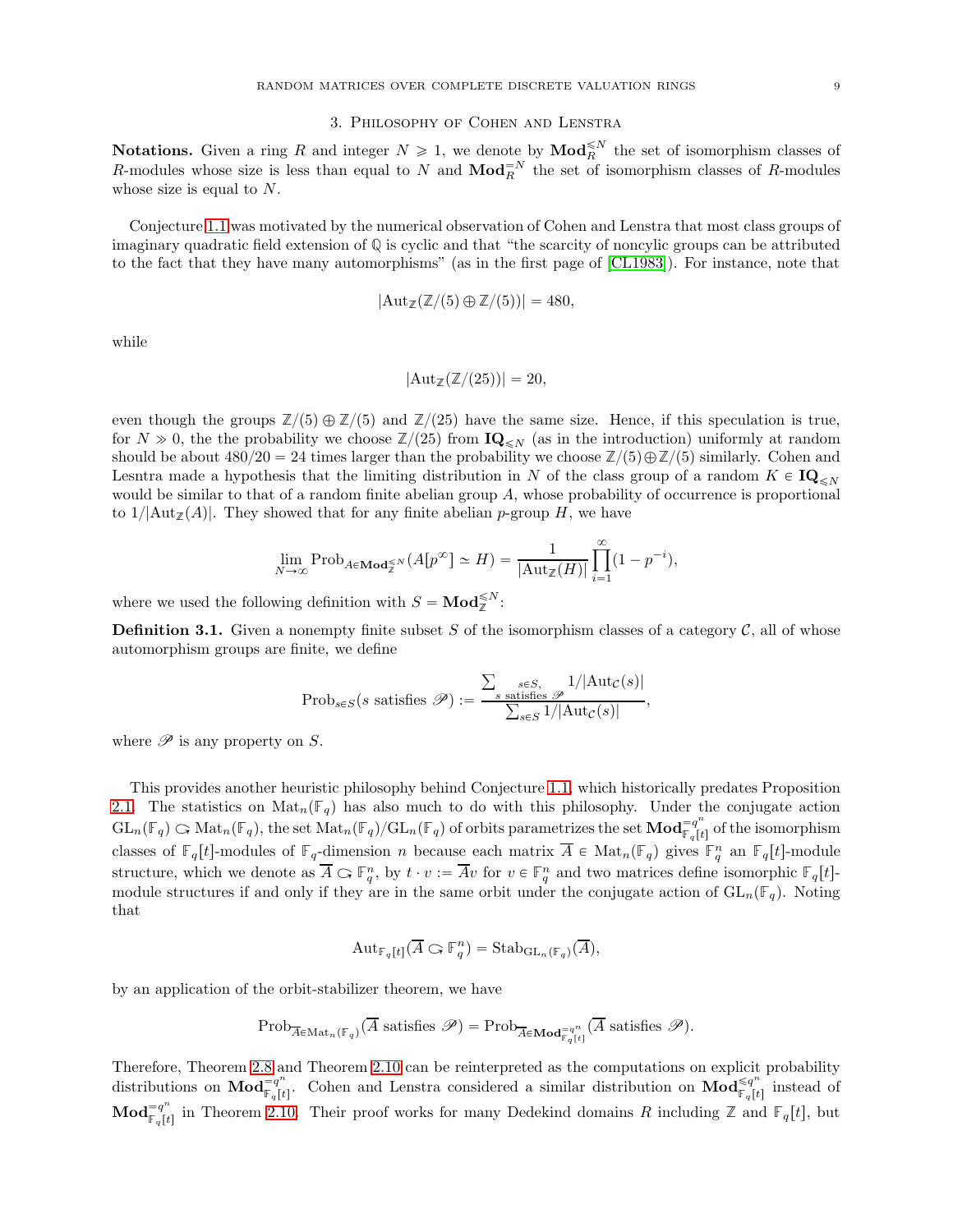it requires that there are finitely many finite length R-modules M with  $|M| \leq N$  for any  $N > 0$  (up to isomorphisms) and the zeta function  $\zeta_R(s)$  must have only one simple pole at  $s = 1$ .

<span id="page-9-0"></span>**Proposition 3.2** (Example 5.9 in [\[CL1983\]](#page-22-0),  $u = 0$ ). Let R be a number ring or the coordinate ring of the open subset obtained by a smooth, geometrically connected, and projective curve over  $\mathbb{F}_q$  minus an  $\mathbb{F}_q$ -point. Fix finitely many maximal ideals  $\mathfrak{m}_1, \ldots, \mathfrak{m}_r$  of R. For  $1 \leq j \leq r$ , say  $H_j$  is an  $\mathfrak{m}_j^{\infty}$ -torsion R-module of finite length and  $q_j := |R/\mathfrak{m}_j|$ . We have

$$
\lim_{N\to\infty}\mathop{\rm Prob}\nolimits_{A\in\mathbf{Mod}_R^{\leqslant N}}\left(\begin{array}{c} A[\mathfrak{m}_j^{\infty}]\simeq H_j \\ \text{for $1\leqslant j\leqslant r$ } \end{array}\right)=\prod_{j=1}^r\frac{1}{|\mathrm{Aut}_R(H_j)|}\prod_{i=1}^{\infty}(1-q_j^{-i}).
$$

Remark 3.3. Roughly speaking, Theorem [B,](#page-5-2) Theorem [C,](#page-5-0) Theorem [2.10,](#page-7-0) and Proposition [3.2](#page-9-0) (for the case  $R = \mathbb{F}_q[t]$  tell us about how distributions involving some global information about  $\mathbb{A}^1_{\mathbb{F}_q} = \text{Spec}(\mathbb{F}_q[t])$  can be obtained by their local information. As their invariants such as  $n$  or  $N$  go to infinity, their local events become independent.

Remark 3.4. Continuing the proof of Corollary [2.11,](#page-7-1) we have

$$
\lim_{n \to \infty} \text{Prob}_{\overline{A} \in \text{GL}_n(\mathbb{F}_q)}(\overline{A}[P^{\infty}] \simeq H) = \lim_{n \to \infty} \text{Prob}_{A \in \text{Mod}_{\mathbb{F}_q[t]}} \left( \begin{array}{c} A[t^{\infty}] = 0 \text{ and } \\ A[P(t)^{\infty}] \simeq H \end{array} \right)
$$

$$
= \lim_{n \to \infty} \text{Prob}_{A \in \text{Mod}_{\mathbb{F}_q[t]}} \left( \begin{array}{c} A[t^{\infty}] = 0 \text{ and } \\ A[P(t)^{\infty}] \simeq H \end{array} \right),
$$

so Fulman's result about random matrices in  $GL_n(\mathbb{F}_q)$  can be realized as a special case of Proposition [3.2,](#page-9-0) a heuristic result due to Cohen-Lenstra, where they came up with Cohen-Lenstra distributions in the first place. This provides a concrete reason why a random matrix in  $GL_n(\mathbb{F}_q)$  produces a Cohen-Lenstra distribution (as  $n \to \infty$ ), resolving previous inquiries made by Washington [\[Was1986\]](#page-22-9), Lengler [\[Len2010\]](#page-22-12), Fulman [\[Ful2014\]](#page-22-10), and Fulman-Kaplan [\[FK2019\]](#page-22-7). In general, many algebraic objects, whose probability of occurrence is inversely proportional to the numbers of their automorphisms, seem to follow some version of Cohen-Lenstra distribution, and our results exemplify such phenomena. More broad examples on "universal" occurrences of Cohen-Lenstra distributions (or similar looking distributions) can be found in literature (e.g., [\[Woo2017\]](#page-22-13) and [\[Woo2019\]](#page-22-5)), and this seems to be an active area of research.

#### 4. Converting Haar measure problems into problems over finite local rings

In this section, we explain how to reduce the problems of computing the probabilities in Theorem [A,](#page-4-1) Theorem [B](#page-5-2) and Theorem [C](#page-5-0) given by the Haar measure on  $\text{Mat}_n(R)$  into some combinatorial problems over finite local rings. This will be used in the next section when we show how Theorem [2.8](#page-6-0) and Theorem [2.10](#page-7-0) imply Theorem [A](#page-4-1) and Theorem [B.](#page-5-2)

<span id="page-9-1"></span>**Lemma 4.1.** Let  $(R, \mathfrak{m})$  be a complete DVR with  $R/\mathfrak{m} = \mathbb{F}_q$  and H a finite length R-module. Fix any  $N \in \mathbb{Z}_{\geqslant 0}$  such that  $\mathfrak{m}^N H = 0$ , noting that there always exists such N. For any  $A \in \text{Mat}_n(R)$ , we have  $\operatorname{coker}(A) \simeq H$  if and only if  $\operatorname{coker}(\overline{A}) \simeq H$ , where  $\overline{A} \in \operatorname{Mat}_n(R/\mathfrak{m}^{N+1})$  is the image of A modulo  $\mathfrak{m}^{N+1}$ .

*Proof.* If coker $(A) \simeq H$ , then coker $\overline{A}$   $\simeq H/\mathfrak{m}^{N+1}H \simeq H$  because  $\mathfrak{m}^{N+1}H = \mathfrak{m}\mathfrak{m}^N H = 0$ . Conversely, let  $\mathrm{coker}(\overline{A}) \simeq H$ . Since R is a PID, we may have

$$
H \simeq R/\mathfrak{m}^{\lambda_1} \oplus \cdots \oplus R/\mathfrak{m}^{\lambda_l}
$$

for some partition  $\lambda = (\lambda_1, \ldots, \lambda_l)$ . Since  $\mathfrak{m}^N H = 0$ , we have  $\lambda_i \leq N$  for all i. Choosing a generator  $\pi$  of m, the fact that R is a PID lets us choose  $g_1, g_2 \in GL_n(R)$  such that  $g_1Ag_2$  is a diagonal matrix (so-called a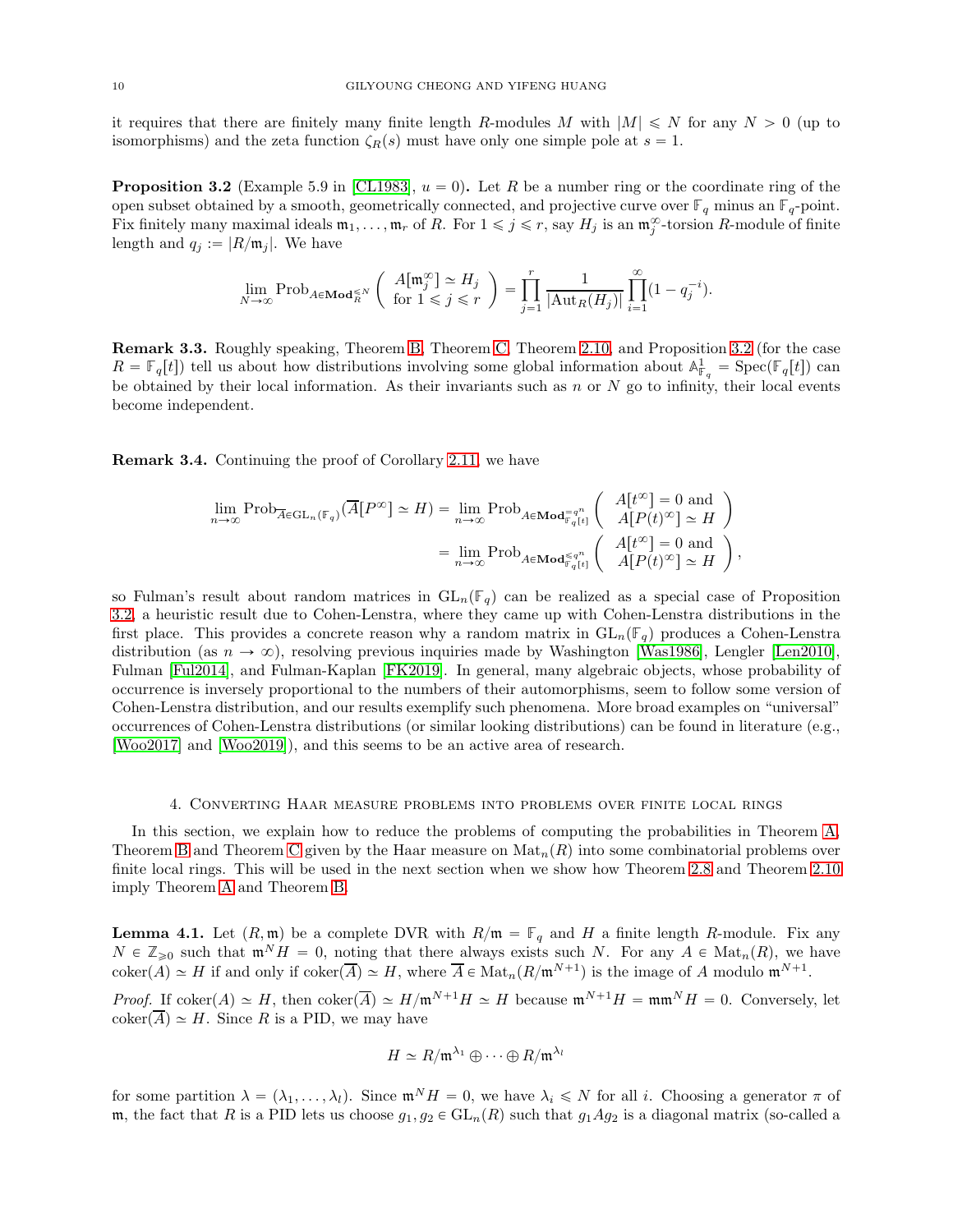**Smith normal form** of A). Since R is a DVR, each diagonal entry of  $g_1Ag_2$  is either 0 or of the form  $u\pi^e$ , where u is a unit of R and  $e \in \mathbb{Z}_{\geq 0}$ . There should not be any 0 in the diagonal entries modulo  $\mathfrak{m}^{N+1}$  because  $\operatorname{coker}(\overline{A}) \simeq H$  is annihilated by  $\mathfrak{m}^N$ . (This is why our conclusion is about A modulo  $\mathfrak{m}^{N+1}$  instead of  $\mathfrak{m}^N$ .) Thus, the diagonal entries of  $g_1Ag_2$  are of the form  $u_1\pi^{e_1}, \ldots, u_n\pi^{e_n}$ , where  $u_i \in R^{\times}$  and  $0 \leq e_i \leq N$ . The matrix  $\overline{g_1A}\overline{g_2} \in \text{Mat}_n(R/\mathfrak{m}^{N+1})$  is diagonal with nonzero entires  $\overline{u_1\pi}^{e_1}, \ldots, \overline{u_n\pi}^{e_n} \in R/\mathfrak{m}^{N+1}$ . We must have  $(e_1, \ldots, e_n) = (\lambda_1, \ldots, \lambda_l, 0, \ldots, 0)$  because  $\overline{g_1}, \overline{g_2} \in GL_n(R/\mathfrak{m}^{N+1})$  so that

$$
R/\mathfrak{m}^{e_1} \oplus \cdots \oplus R/\mathfrak{m}^{e_n} \simeq \mathrm{coker}(\overline{g_1} \overline{A} \overline{g_2})
$$

$$
\simeq \mathrm{coker}(\overline{A})
$$

$$
\simeq H
$$

$$
\simeq R/\mathfrak{m}^{\lambda_1} \oplus \cdots \oplus R/\mathfrak{m}^{\lambda_l}.
$$

Therefore, we have

$$
\begin{aligned} \text{coker}(A) &\simeq R/\mathfrak{m}^{e_1} \oplus \cdots \oplus R/\mathfrak{m}^{e_n} \\ &\simeq R/\mathfrak{m}^{\lambda_1} \oplus \cdots \oplus R/\mathfrak{m}^{\lambda_l} \\ &\simeq H, \end{aligned}
$$

as desired.  $\square$ 

**Remark 4.2.** The easiest case of Lemma [4.1](#page-9-1) is when  $N = 0$ , which necessarily means  $H = 0$ . For this case, the lemma can be proven by a direct application of Nakayama's lemma. This special case is all we need for Theorem [A](#page-4-1) and Theorem [B,](#page-5-2) but the full version of Lemma [4.1](#page-9-1) is needed for proving Theorem [C.](#page-5-0) We will not directly use Lemma [4.1,](#page-9-1) but it will be used to prove the following lemma, directly applicable for proving all of our main theorems. It describes how we may concretely think of certain events according to the Haar measure on  $\text{Mat}_n(R)$ .

<span id="page-10-0"></span>**Lemma 4.3.** Let  $(R, \mathfrak{m})$  be a complete DVR with  $R/\mathfrak{m} = \mathbb{F}_q$  and  $H_1, \ldots, H_r$  finite length R-modules so that we may pick some  $N \in \mathbb{Z}_{\geq 0}$  such that  $\mathfrak{m}^N H_1 = \cdots = \mathfrak{m}^N H_r = 0$ . For any monic polynomials  $f_1(t), \ldots, f_r(t) \in R[t]$ , we have

$$
\mathrm{Prob}_{A \in \mathrm{Mat}_n(R)}\left(\begin{array}{c}\mathrm{coker}(f_j(A)) \simeq H_j \\ \mathrm{for} \ 1 \leq j \leq r\end{array}\right) = \mathrm{Prob}_{\overline{A} \in \mathrm{Mat}_n(R/\mathfrak{m}^{N+1})}\left(\begin{array}{c}\mathrm{coker}(f_j(\overline{A})) \simeq H_j \\ \mathrm{for} \ 1 \leq j \leq r\end{array}\right)
$$

*Proof.* Consider the projection  $\text{Mat}_n(R) \twoheadrightarrow \text{Mat}_n(R/\mathfrak{m}^{N+1})$  given modulo  $\mathfrak{m}^{N+1}$ . Denoting this map by  $A \mapsto \overline{A}$ , the Haar measure on  $\text{Mat}_n(R)$  assigns  $1/|\text{Mat}_n(R/\mathfrak{m}^{N+1})|$  to the fiber  $A + \mathfrak{m}^{N+1}\text{Mat}_n(R)$  of any  $\overline{A} \in \text{Mat}_n(R/\mathfrak{m}^{N+1})$ . Moreover, for any monic polynomial  $f(t) \in R[t]$ , a generator  $\pi$  of  $\mathfrak{m}$ , and any  $B \in \text{Mat}_n(R)$ , we have  $f(A + \pi^{N+1}B) = f(A) + \pi^{N+1}C$  for some  $C \in \text{Mat}_n(R)$ . Thus, for any R-module H with  $\mathfrak{m}^N H = 0$ , we have  $\mathrm{coker}(f(A)) \simeq H$  if and only if  $\mathrm{coker}(f(A + \pi^{N+1}B)) \simeq H$  for all  $B \in \mathrm{Mat}_n(R)$ . Having this in mind, applying Lemma [4.1](#page-9-1) lets us see that

$$
\begin{aligned}\n&\text{Prob}_{A \in \text{Mat}_{n}(R)} \left( \begin{array}{c} \text{coker}(f_{j}(A)) \simeq H_{j} \\
&\text{for } 1 \leq j \leq r \end{array} \right) \\
&= \sum_{\overline{A} \in \text{Mat}_{n}(R/\mathfrak{m}^{N+1})} \mu_{n} \left( (A + \mathfrak{m}^{N+1} \text{Mat}_{n}(R)) \cap \left\{ \begin{array}{c} M \in \text{Mat}_{n}(R) : \\
\text{coker}(f_{j}(M)) \simeq H_{j} \text{ for } 1 \leq j \leq r \end{array} \right\} \right) \\
&= \frac{1}{|\text{Mat}_{n}(R/\mathfrak{m}^{N+1})|} \left| \left\{ \begin{array}{c} \overline{A} \in \text{Mat}_{n}(R/\mathfrak{m}^{N+1}) : \\
\text{coker}(f_{j}(\overline{A})) \simeq H_{j} \text{ for } 1 \leq j \leq r \end{array} \right\} \right| \\
&= \text{Prob}_{\overline{A} \in \text{Mat}_{n}(R/\mathfrak{m}^{N+1})} \left( \begin{array}{c} \text{coker}(f_{j}(\overline{A})) \simeq H_{j} \\\\ \text{for } 1 \leq j \leq r \end{array} \right),\n\end{aligned}
$$

.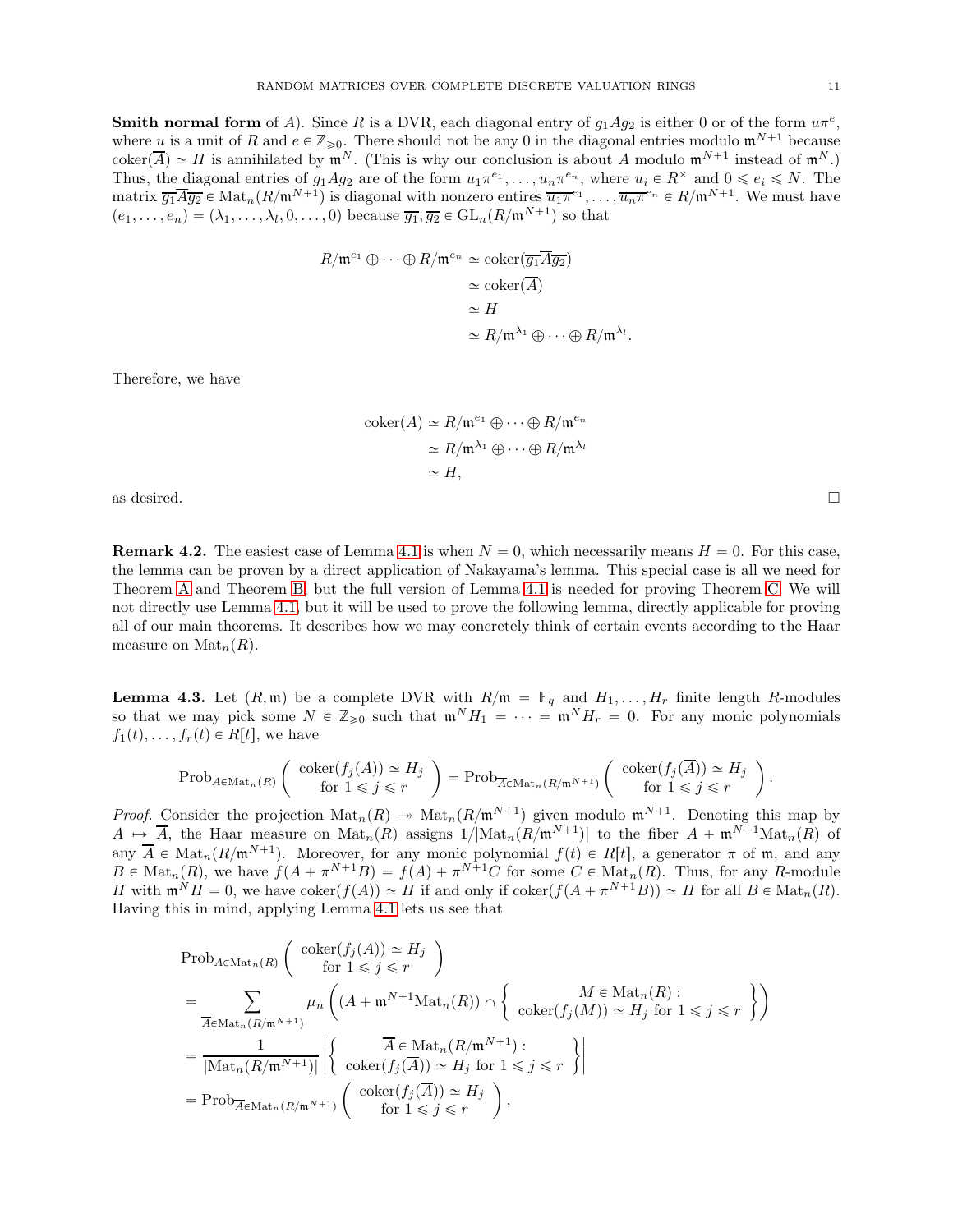where  $\mu_n$  denoted the Haar (probability) measure on  $\text{Mat}_n(R)$ . This finishes the proof.

## 5. Reductions for Theorems [A,](#page-4-1) [B,](#page-5-2) [C](#page-5-0)

<span id="page-11-2"></span>5.1. Theorems [2.8](#page-6-0) and [2.10](#page-7-0) imply Theorems [A](#page-4-1) and Theorem [B.](#page-5-2) In this section, we show that Theorems [2.8](#page-6-0) and [2.10](#page-7-0) imply Theorems [A](#page-4-1) and Theorem [B,](#page-5-2) respectively.

Proof that Theorems [2.8](#page-6-0) and [2.10](#page-7-0) imply Theorems [A](#page-4-1) and Theorem [B.](#page-5-2) We keep the notations in Theorem [B.](#page-5-2) Taking  $N = 0$  in Lemma [4.3,](#page-10-0) we have

$$
\mathrm{Prob}_{A \in \mathrm{Mat}_n(R)} \left( \begin{array}{c} \mathrm{coker}(P_j(A)) = 0 \\ \mathrm{for} \ 1 \leqslant j \leqslant r \end{array} \right) = \mathrm{Prob}_{\overline{A} \in \mathrm{Mat}_n(\mathbb{F}_q)} \left( \begin{array}{c} \mathrm{coker}(P_j(\overline{A})) = 0 \\ \mathrm{for} \ 1 \leqslant j \leqslant r \end{array} \right).
$$

Moreover, we note that for any  $\overline{A} \in \text{Mat}_n(\mathbb{F}_q)$ , we have  $\text{coker}(P_i(\overline{A})) = 0$  if and only if  $P_i(\overline{A}) = \overline{P}_i(\overline{A})$ is invertible in  $\text{Mat}_n(\mathbb{F}_q)$ . This is the same as saying  $A[\overline{P}_{j}^{\infty}]$  $\begin{bmatrix} \infty \\ j \end{bmatrix} = 0$ , so this finishes the proof by taking  $H_1 = \cdots = H_r = 0$  in Theorem [2.10](#page-7-0) (and, taking  $r = 1, H_1 = H = 0$  in Theorem [2.8\)](#page-6-0).

Remark 5.1. In the above proof, we only used the special cases of Theorem [2.8](#page-6-0) and Theorem [2.10](#page-7-0) when  $H = 0$  and  $H_1 = \cdots = H_r = 0$  to deduce Theorem [A](#page-4-1) and Theorem [B,](#page-5-2) respectively. However, we will see with Corollary [6.3](#page-13-1) that it is also easy to deduce Theorem [2.8](#page-6-0) and Theorem [2.10](#page-7-0) from Theorem [A](#page-4-1) and Theorem [B.](#page-5-2) Underlying this is a formula due to Boreico [\[Bor2016\]](#page-22-11) given as Lemma [6.1.](#page-13-0)

5.2. Theorem [2.10](#page-7-0) implies Theorem [C.](#page-5-0) This section is devoted for showing that Theorem [2.10](#page-7-0) implies Theorem [C.](#page-5-0) The crucial lemma is the following result due to Friedman and Washington ( $\#$ <sub>H</sub> $(\bar{R})$ ) on p.236 of [\[FW1987\]](#page-22-1)).

<span id="page-11-0"></span>**Lemma 5.2.** Let  $(R, \mathfrak{m})$  be a complete DVR with  $R/\mathfrak{m} = \mathbb{F}_q$  and H a finite length R-module. Choose any  $N \in \mathbb{Z}_{\geqslant 0}$  such that  $\mathfrak{m}^N H = 0$ . Fix any monic polynomial  $P(t) \in R[t]$  of degree 1. For any  $\overline{A} \in \text{Mat}_n(\mathbb{F}_q)$ , the number of lifts  $A \in \text{Mat}_n(R/\mathfrak{m}^{N+1})$  of  $\overline{A}$  such that  $\text{coker}(P(A)) \simeq H$  is equal to

$$
\begin{cases} q^{Nn^2+l_H^2} |\text{Aut}_R(H)|^{-1} \prod_{i=1}^{l_H} (1-q^{-i})^2 & \text{if } \dim_{\mathbb{F}_q}(\text{coker}(P(\overline{A}))) = l_H, \\ 0 & \text{if } \dim_{\mathbb{F}_q}(\text{coker}(P(\overline{A}))) \neq l_H, \end{cases}
$$

where  $l_H := \dim_{\mathbb{F}_q}(H/\mathfrak{m}H)$ .

We will use another lemma due to Cohen and Lenstra (Theorem 6.3 in [\[CL1983\]](#page-22-0) with  $u = 0$ ) as follows.

<span id="page-11-1"></span>**Lemma 5.3** (Cohen and Lenstra). Let  $(R, \mathfrak{m})$  be a complete DVR with  $R/\mathfrak{m} = \mathbb{F}_q$ . For any  $l \in \mathbb{Z}_{\geq 0}$ , we have

$$
\mathrm{Prob}_{H \in \mathbf{Mod}_R^{\leq \infty}}(\dim_{\mathbb{F}_q}(H/\mathfrak{m} H) = l) = \frac{q^{-l^2} \prod_{i=1}^{\infty} (1 - q^{-i})}{\prod_{i=1}^{l} (1 - q^{-i})^2}
$$

with respect to the Cohen-Lenstra distribution on  $\mathbf{Mod}_{R}^{<\infty}$ .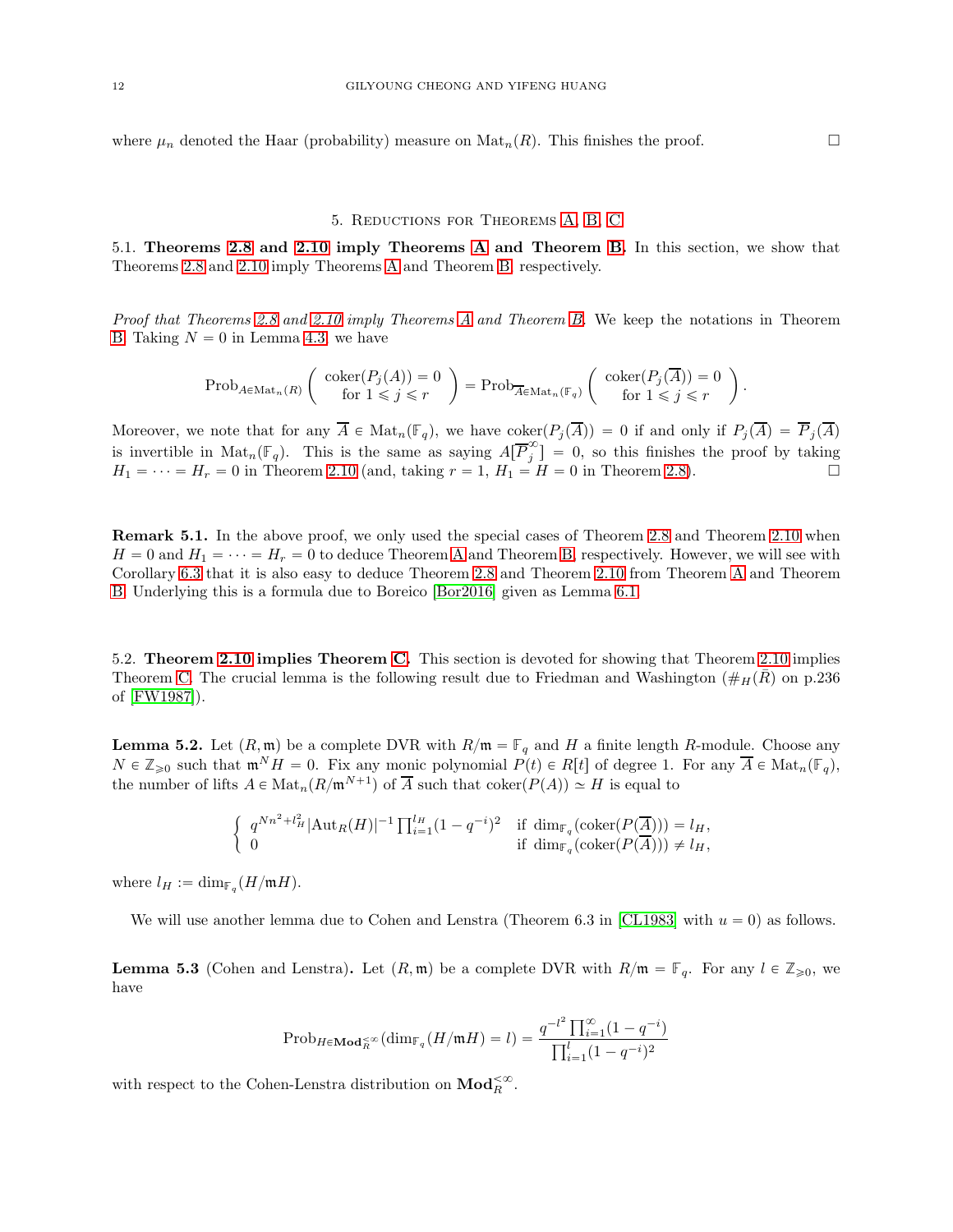Proof that Theorem [2.10](#page-7-0) implies Theorem [C.](#page-5-0) Let  $l_H := \dim_{\mathbb{F}_q}(H/\mathfrak{m} H)$  and choose  $N \in \mathbb{Z}_{\geq 0}$  such that  $\mathfrak{m}^N H = 0$ . Similarly arguing as in the proof of Lemma [4.3,](#page-10-0) we can observe that the preimage of the set

$$
\left\{\n\begin{array}{c}\n\overline{A} \in \text{Mat}_n(\mathbb{F}_q) : \\
\overline{A}[\overline{P}_j^\infty] = 0 \text{ for } 1 \le j \le r - 1\n\end{array}\n\right\} = \left\{\n\begin{array}{c}\n\overline{A} \in \text{Mat}_n(\mathbb{F}_q) : \\
\text{coker}(P_j(\overline{A})) = 0 \text{ for } 1 \le j \le r - 1\n\end{array}\n\right\}
$$

under the projection  $\text{Mat}_n(R/\mathfrak{m}^{N+1}) \to \text{Mat}_n(\mathbb{F}_q)$  modulo  $\mathfrak{m}$  is precisely

$$
\begin{cases}\nA \in \text{Mat}_n(R/\mathfrak{m}^{N+1}): \\
\text{coker}(P_j(A)) = 0 \text{ for } 1 \leq j \leq r-1\n\end{cases}.
$$

Since

$$
\dim_{\mathbb{F}_q}(\mathrm{coker}(P_r(\overline{A}))) = \dim_{\mathbb{F}_q}(\ker(P_r(\overline{A}))) = \dim_{\mathbb{F}_q}(\overline{A}[\overline{P}_r^{\infty}]/\overline{P}_r\overline{A}[\overline{P}_r^{\infty}]),
$$

applying Lemma [5.2](#page-11-0) implies that

$$
\left| \left\{ \begin{array}{c} A \in \text{Mat}_n(R/\mathfrak{m}^{N+1}) : \\ \operatorname{coker}(P_j(A)) = 0 \text{ for } 1 \leq j \leq r-1, \\ \operatorname{coker}(P_r(A)) \simeq H \end{array} \right\} \right| = \frac{q^{Nn^2 + l_H^2} \prod_{i=1}^{l_H} (1 - q^{-i})^2}{|\text{Aut}_R(H)|} \left| \left\{ \begin{array}{c} \overline{A} \in \text{Mat}_n(\mathbb{F}_q) : \\ \overline{A}[\overline{P}_j^{\infty}] = 0 \text{ for } 1 \leq j \leq r-1, \\ \dim_{\mathbb{F}_q} (\overline{A}[\overline{P}_r^{\infty}]/\overline{P}_r \overline{A}[\overline{P}_r^{\infty}]) = l_H \end{array} \right\} \right|,
$$

so dividing by  $q^{(N+1)n^2} = |\text{Mat}_n(R/\mathfrak{m}^{N+1})|$ , we have

$$
\begin{split} &\text{Prob}_{A\in\text{Mat}_n(R/\mathfrak{m}^{N+1})}\left(\begin{array}{c} \text{coker}(P_j(A))=0 \text{ for } 1\leqslant j\leqslant r-1, \\ \text{coker}(P_r(A))\simeq H \end{array}\right)\\ &=\frac{q^{l_H^2}\prod_{i=1}^{l_H}(1-q^{-i})^2}{q^{n^2}|\text{Aut}_R(H)|}\left|\left\{\begin{array}{c} \overline{A}\in\text{Mat}_n(\mathbb{F}_q): \\ \overline{A[P_j^\infty]}=0 \text{ for } 1\leqslant j\leqslant r-1, \\ \dim_{\mathbb{F}_q}(\overline{A[P_r^\infty]}/\overline{P_r}\overline{A[P_r^\infty]})=l_H \end{array}\right\}\right|\\ &=\frac{q^{l_H^2}\prod_{i=1}^{l_H}(1-q^{-i})^2}{|\text{Aut}_R(H)|}\text{Prob}_{\overline{A}\in\text{Mat}_n(\mathbb{F}_q)}\left(\begin{array}{c} \overline{A[P_j^\infty]}=0 \text{ for } 1\leqslant j\leqslant r-1, \\ \dim_{\mathbb{F}_q}(\overline{A[P_r^\infty]}/\overline{P_r}\overline{A[P_r^\infty]})=l_H \end{array}\right). \end{split}
$$

Hence, applying Theorem [2.10](#page-7-0) and Lemma [5.3,](#page-11-1) this leads to

$$
\lim_{n \to \infty} \text{Prob}_{A \in \text{Mat}_n(R/\mathfrak{m}^{N+1})} \left( \begin{array}{c} \text{coker}(P_j(A)) = 0 \text{ for } 1 \leq j \leq r-1, \\ \text{coker}(P_r(A)) \simeq H \end{array} \right)
$$
\n
$$
= \frac{q^{l_H^2} \prod_{i=1}^{l_H} (1 - q^{-i})^2}{|\text{Aut}_R(H)|} \cdot \frac{q^{-l_H^2} \prod_{i=1}^{\infty} (1 - q^{-i})}{\prod_{i=1}^{l_H} (1 - q^{-i})^2} \cdot \prod_{j=1}^{r-1} \prod_{i=1}^{\infty} (1 - q^{-i \deg(P_j)})
$$
\n
$$
= \frac{1}{|\text{Aut}_R(H)|} \prod_{j=1}^r \prod_{i=1}^{\infty} (1 - q^{-i \deg(P_j)}),
$$

noting that  $\deg(P_r) = 1$ . This finishes the proof.

#### 6. Boreico's formula

We now introduce a formula due to Boreico, appearing in his proof of Theorem [2.8](#page-6-0) (or Theorem 3.8.18 in [\[Bor2016\]](#page-22-11)). We will use this formula to see that Theorem [2.8](#page-6-0) and Theorem [2.10](#page-7-0) give no more information than proving Theorem [A](#page-4-1) and Theorem [B.](#page-5-2) Any reader who only cares about proofs of our main theorems (Theorems [A,](#page-4-1) [B,](#page-5-2) and [C](#page-5-0) as well as Theorems [2.8](#page-6-0) and [2.10\)](#page-7-0) can skip this section because merely proving them will not require Boreico's formula. However, the remark following Lemma [6.1](#page-13-0) explains how the formula can be used to prove a special case of Theorem [2.8.](#page-6-0)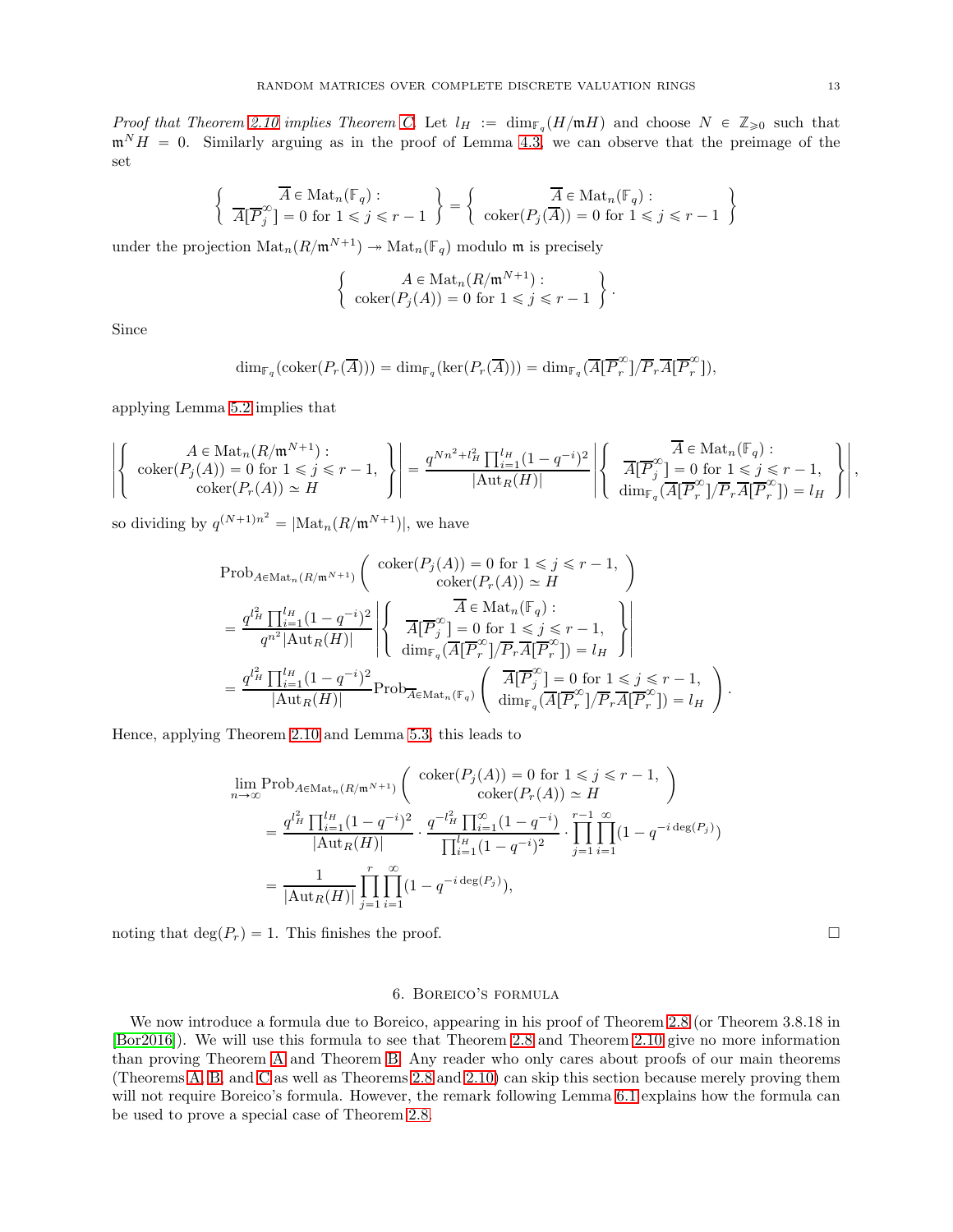<span id="page-13-0"></span>**Lemma 6.1** (Boreico). Fix any distinct monic irreducible polynomials  $\overline{P}_1(t), \ldots, \overline{P}_r(t) \in \mathbb{F}_q[t]$ . For  $1 \leq$  $j \leq r$ , fix a finite  $\overline{P}_j^{\infty}$ for torsion module  $H_j$  over  $\mathbb{F}_q[t]$  and let  $h_j := \dim_{\mathbb{F}_q}(H_j)$ . If  $n \geq h_1 + \cdots + h_r$ , then we have

$$
\begin{split} &\mathrm{Prob}_{\overline{A}\in\mathrm{Mat}_{n-(h_1+\cdots+h_r)}(\mathbb{F}_q)}\left(\begin{array}{c}\overline{A}[\overline{P}_{j}^{\infty}]=0\\ \mathrm{for}\;1\leqslant j\leqslant r\end{array}\right)\\ &=\left(\frac{|\mathrm{Aut}_{\mathbb{F}_q[x]}(H_1)|\cdots|\mathrm{Aut}_{\mathbb{F}_q[x]}(H_r)|}{\prod_{i=n-(h_1+\cdots+h_r)+1}^{n}(1-q^{-i})}\right)\mathrm{Prob}_{\overline{A}\in\mathrm{Mat}_{n}(\mathbb{F}_q)}\left(\begin{array}{c}\overline{A}[\overline{P}_{j}^{\infty}]\simeq H_j\\ \mathrm{for}\;1\leqslant j\leqslant r\end{array}\right).\end{split}
$$

**Remark 6.2.** Lemma [6.1](#page-13-0) reduces Theorem [2.10](#page-7-0) to the special case where  $H_1 = \cdots = H_r = 0$ , and it can be similarly applied to reduce the task of proving Theorem [2.8.](#page-6-0) In particular, if  $r = 1$  and  $\overline{P}_1(t) = t$ , then writing  $H = H_1$  and  $h = h_1 \le n$ , we can apply Lemma [6.1](#page-13-0) to compute

$$
\text{Prob}_{\overline{A} \in \text{Mat}_{n}(\mathbb{F}_{q})}(\overline{A}[t^{\infty}] \simeq H) = \frac{1}{|\text{Aut}_{\mathbb{F}_{q}[t]}(H)|} \text{Prob}_{\overline{A} \in \text{Mat}_{n-h}(\mathbb{F}_{q})}(\overline{A}[t^{\infty}] = 0) \prod_{i=n-h+1}^{n} (1 - q^{-i})
$$

$$
= \frac{1}{|\text{Aut}_{\mathbb{F}_{q}[t]}(H)|} \frac{|\text{GL}_{n-h}(\mathbb{F}_{q})|}{|\text{Mat}_{n-h}(\mathbb{F}_{q})|} \prod_{i=n-h+1}^{n} (1 - q^{-i})
$$

$$
= \frac{1}{|\text{Aut}_{\mathbb{F}_{q}[t]}(H)|} \prod_{i=1}^{n} (1 - q^{-i}),
$$

which proves a special case of Theorem [2.8.](#page-6-0)

We have seen that Theorem [2.8](#page-6-0) and Theorem [2.10](#page-7-0) imply Theorem [A](#page-4-1) and Theorem [B.](#page-5-2) The following corollary of the above formula lets us see that the converse can be easily achieved.

<span id="page-13-1"></span>**Corollary 6.3.** Let  $P_1(t), \ldots, P_r(t) \in R[t]$  be monic polynomials such that the reduction modulo m gives distinct irreducible polynomials  $\overline{P}_1(x), \ldots, \overline{P}_r(x) \in \mathbb{F}_q[x]$ . For  $1 \leq j \leq r$ , fix a finite  $\overline{P}_j^{\infty}$  $j$ -torsion module  $H_j$ over  $\mathbb{F}_q[x]$  and let  $h_j := \dim_{\mathbb{F}_q}(H_j)$ . If  $n \geq h_1 + \cdots + h_r$ , then we have

$$
\text{Prob}_{A \in \text{Mat}_{n-(h_1+\dots+h_r)}(R)} \left( \text{coker}(P_j(A)) = 0 \atop \text{for } 1 \leq j \leq r \right)
$$
\n
$$
= \left( \frac{|\text{Aut}_{\mathbb{F}_q[x]}(H_1)| \cdots |\text{Aut}_{\mathbb{F}_q[x]}(H_r)|}{\prod_{i=n-(h_1+\dots+h_r)+1}^{n}(1-q^{-i})} \right) \text{Prob}_{\overline{A} \in \text{Mat}_{n}(\mathbb{F}_q)} \left( \frac{\overline{A}[\overline{P_j}^{\infty}] \simeq H_j}{\text{for } 1 \leq j \leq r} \right).
$$

*Proof.* This follows from applying Lemma [4.3](#page-10-0) with  $N = 0$  to Lemma [6.1.](#page-13-0)

We now prove Lemma [6.1.](#page-13-0) This proof is due to Boreico (p.109 of  $|B\text{or}2016|$ ).

*Proof of Lemma [6.1.](#page-13-0)* In this proof, we write  $A \in \text{Mat}_n(\mathbb{F}_q)$  instead of  $\overline{A}$  and  $P_j$  replacing  $\overline{P}_j$  for the sake of convenience. Let  $H := H_1 \oplus \cdots \oplus H_r$ , and  $h := \dim_{\mathbb{F}_q}(H) = h_1 + \cdots + h_r$ . The key observation is that the number of  $A \in \text{Mat}_n(\mathbb{F}_q)$  such that  $A[P_j^{\infty}] \simeq H_j$  for  $1 \leq j \leq r$  is equal to the number of triples  $(V, \phi, \psi)$ where

- *V* is an  $\mathbb{F}_q$ -linear subspace of  $\mathbb{F}_q^n$  with dimension *h*;
- $\phi \in \text{End}_{\mathbb{F}_q}(V)$  such that  $(\phi \subset V) \simeq H$  as  $\mathbb{F}_q[t]$ -modules;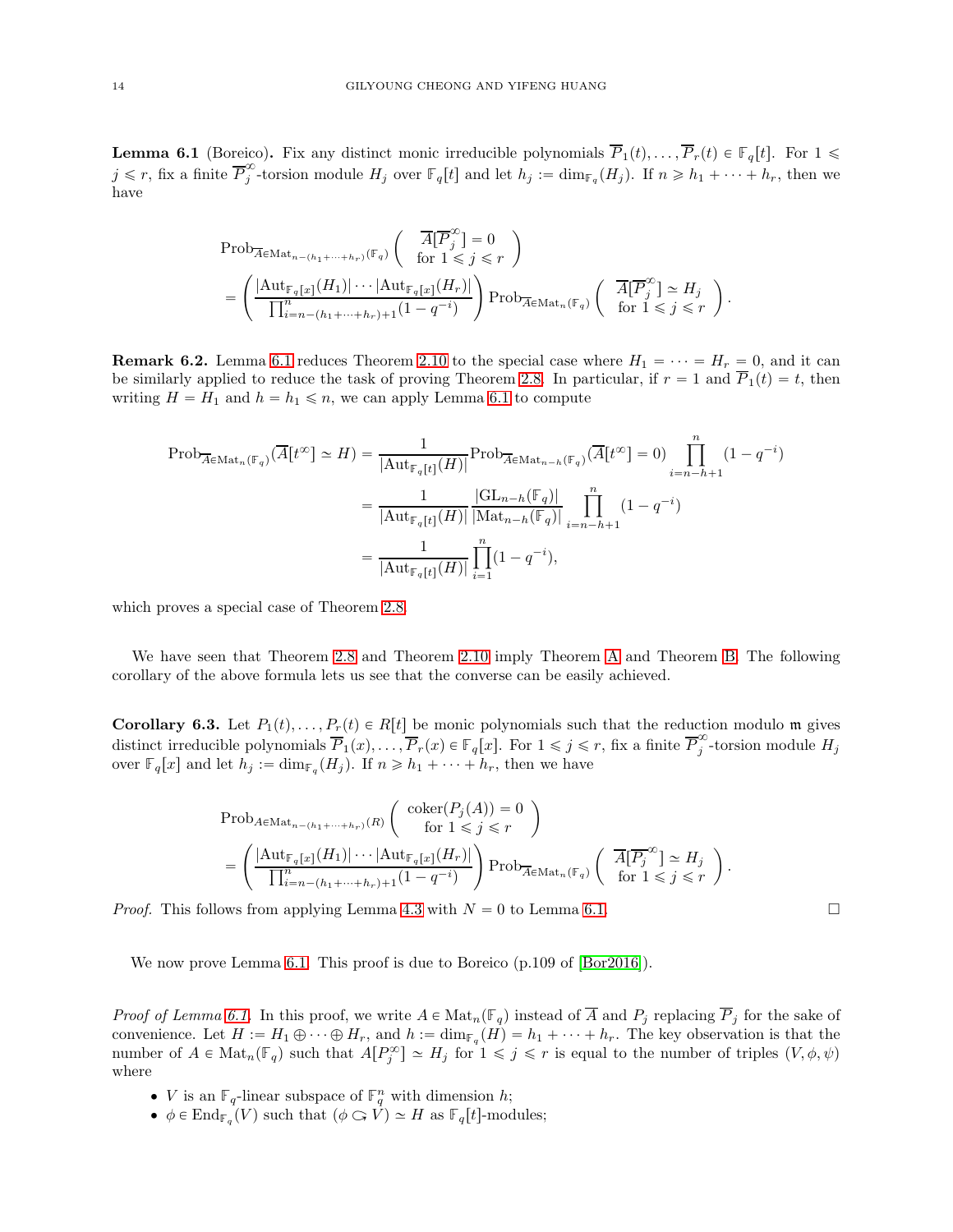•  $\psi \in \text{End}_{\mathbb{F}_q}(\mathbb{F}_q^n)$  such that  $\psi|_V = \phi$  and

$$
\bigoplus_{i=1}^r (\psi \mathbin{\subset} \mathbb{F}_q^n)[P_j^\infty] \simeq (\phi \mathbin{\subset} V)
$$

as  $\mathbb{F}_q[t]$ -modules, where the direct sum is internally taken in  $\mathbb{F}_q^n$ . For any given  $(V, \phi)$  with  $(\phi \subset V) \simeq H$ , the number of  $\psi$  satisfying the above conditions is equal to the number of matrices of the form

$$
\begin{bmatrix} H & B \\ 0 & C \end{bmatrix},
$$

where H also means the  $h \times h$  rational canonical form of the  $\mathbb{F}_q[t]$ -module H, while B is any  $h \times (n-h)$ matrix and  $C \in \text{Mat}_{n-h}(\mathbb{F}_q)$  such that  $P_1(C) \cdots P_r(C) \in \text{GL}_{n-h}(\mathbb{F}_q)$ . The number of such matrices is

$$
q^{h(n-h)}|\{C \in \mathrm{Mat}_{n-h}(\mathbb{F}_q) : C[P_j^{\infty}] = 0 \text{ for } 1 \leq j \leq r\}|.
$$

It remains to count the number of  $(V, \phi)$  described above. Given any **F**<sub>q</sub>-linear injection  $\alpha : H \hookrightarrow \mathbb{F}_q^n$ , we may get such a pair by taking  $V = \alpha(H)$  and  $\phi = \alpha t \alpha^{-1}|V$ , where t here means the  $\mathbb{F}_q$ -linear endomorphism of H given by the action of t. Every pair  $(V, \phi)$  with  $(\phi \subset V) \simeq H = (t \subset H)$  arises this way, and any two  $\alpha, \beta \in \mathrm{Inj}_{\mathbb{F}_q}(H, \mathbb{F}_q^n)$  give rise to the same pair precisely when

 $\bullet \ \alpha(H) = \beta(H)$  (so that we call it V) and •  $\alpha t \alpha^{-1} |_{V} = \beta t \beta^{-1} |_{V}.$ 

The second condition can be restated as  $\alpha^{-1} |V\beta \in Aut_{\mathbb{F}_q[t]}(H)$ . By taking  $\eta = \alpha^{-1} |V\beta$ , we see that  $\alpha, \beta \in \text{Inj}_{\mathbb{F}_q}(H, \mathbb{F}_q^n)$  give the same pair  $(V, \phi)$  if and only if there is  $\eta \in \text{Aut}_{\mathbb{F}_q[t]}(H)$  such that  $\beta = \alpha \eta$ . Thus, the set  $\text{Inj}_{\mathbb{F}_q}(H, \mathbb{F}_q)/\text{Aut}_{\mathbb{F}_q[t]}(H)$  of orbits under the right action  $\text{Inj}_{\mathbb{F}_q}(H, \mathbb{F}_q) \Leftrightarrow \text{Aut}_{\mathbb{F}_q[t]}(H)$ , given by the pre-composition, parametrizes the pairs  $(V, \phi)$  such that V is an h-dimensional subspace of  $\mathbb{F}_q^n$  and  $(\phi \bigcirc V) \simeq H$ . This is a free action, so by Burnside's lemma, we have

$$
|\mathrm{Inj}_{\mathbb{F}_q}(H,\mathbb{F}_q)/\mathrm{Aut}_{\mathbb{F}_q[t]}(H)|=\frac{|\mathrm{Inj}_{\mathbb{F}_q}(H,\mathbb{F}_q)|}{|\mathrm{Aut}_{\mathbb{F}_q[t]}(H)|}=\frac{1}{|\mathrm{Aut}_{\mathbb{F}_q[t]}(H)|}(q^n-1)(q^n-q)\cdots(q^n-q^{h-1})
$$

because we have assumed that  $n \geq h$ . Combining altogether, we have

$$
\left| \left\{ \begin{array}{c} A \in \operatorname{Mat}_n(\mathbb{F}_q) : \\ A[P_j^{\infty}] = H_j \text{ for } 1 \leqslant j \leqslant r \end{array} \right\} \right| = \frac{q^{h(n-h)}(q^n - 1)(q^n - q) \cdots (q^n - q^{h-1})}{|\operatorname{Aut}_{\mathbb{F}_q[t]}(H)|} \left| \left\{ \begin{array}{c} C \in \operatorname{Mat}_{n-h}(\mathbb{F}_q) : \\ C[P_j^{\infty}] = 0 \text{ for } 1 \leqslant j \leqslant r \end{array} \right\} \right|.
$$

Dividing by  $q^{n^2} = |\text{Mat}_n(\mathbb{F}_q)|$ , we get

$$
\begin{split} \mathrm{Prob}_{A \in \mathrm{Mat}_n(\mathbb{F}_q)} \left( \begin{array}{c} A[P_j^{\infty}] = H_j \\ \text{for } 1 \leqslant j \leqslant r \end{array} \right) & = \frac{q^{-(n-h)(n-h)} \prod_{i=n-h+1}^n (1-q^{-i})}{|\mathrm{Aut}_{\mathbb{F}_q[t]}(H)|} \left| \left\{ \begin{array}{c} C \in \mathrm{Mat}_{n-h}(\mathbb{F}_q) : \\ C[P_j^{\infty}] = 0 \text{ for } 1 \leqslant j \leqslant r \end{array} \right\} \right| \\ & = \frac{\prod_{i=n-h+1}^n (1-q^{-i})}{|\mathrm{Aut}_{\mathbb{F}_q[t]}(H)|} \mathrm{Prob}_{C \in \mathrm{Mat}_{n-h}(\mathbb{F}_q)} \left( \begin{array}{c} C[P_j^{\infty}] = 0 \\ \text{for } 1 \leqslant j \leqslant r \end{array} \right). \end{split}
$$

Since  $\text{Aut}_{\mathbb{F}_q[t]}(H) \simeq \text{Aut}_{\mathbb{F}_q[t]}(H_1) \times \cdots \times \text{Aut}_{\mathbb{F}_q[t]}(H_r)$ , this finishes the proof.

## 7. Useful lemmas for Theorem [2.8](#page-6-0) and [2.10](#page-7-0)

Our main tool in proving Theorem [2.8](#page-6-0) and Theorem [2.10](#page-7-0) is a generating function that encodes information about similarity classes in  $\text{Mat}_n(\mathbb{F}_q)$ .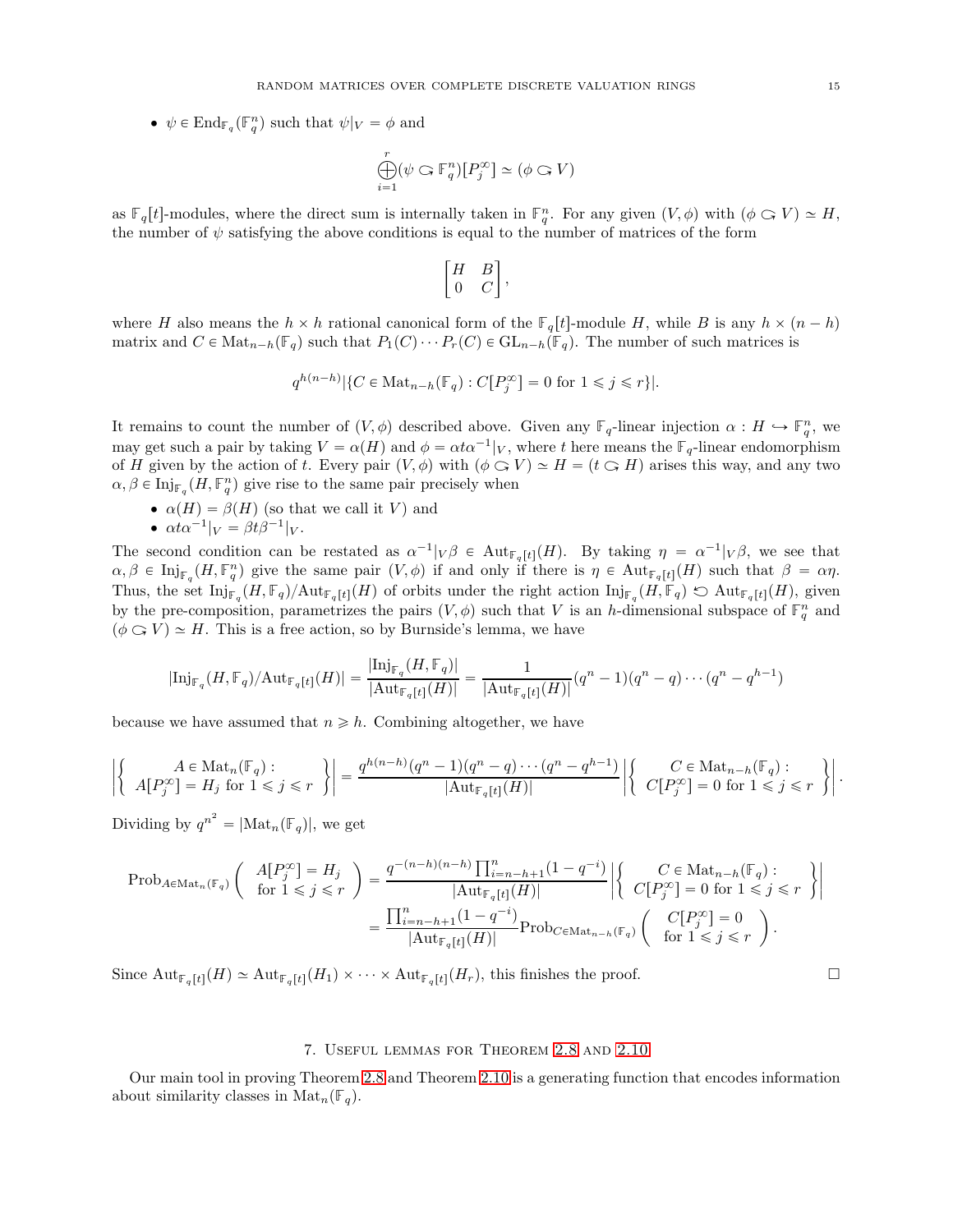7.1. Cycle index. Every matrix  $A \in \text{Mat}_n(\mathbb{F}_q)$  gives rise to an  $\mathbb{F}_q[t]$ -module structure on  $\mathbb{F}_q^n$ , and up to an  $\mathbb{F}_q[t]$ -isomorphism, it is

$$
H_{P_1,\lambda^{(1)}}\oplus\cdots\oplus H_{P_r,\lambda^{(r)}}.
$$

where  $P_i(t) \in \mathbb{F}_q[t]$  are monic irreducible polynomials and  $\lambda^{(i)} = (\lambda_1^{(i)}, \ldots, \lambda_{l_i}^{(i)})$  are nonempty partitions with

$$
H_{P_i,\lambda^{(i)}} := \mathbb{F}_q[t]/(P_i(t)^{\lambda_{i,1}}) \oplus \cdots \oplus \mathbb{F}_q[t]/(P_i(t)^{\lambda_{i,l_i}})
$$

as long as  $n \geq 1$ . For  $n = 0$ , we have  $r = 0$ , and this is consistent with the fact that we only have the zero module for this case. Up to a permutation, these  $H_{P_i,\lambda^{(i)}}$  characterize the similarity class of A. For any monic irreducible  $P = P(t) \in \mathbb{F}_q[t]$ , we denote by  $\mu_P(A)$  the partition associated to the P-part of A or to the isomorphism class of the  $\mathbb{F}_q[t]$ -module  $A \subset \mathbb{F}_q^n$ . More specifically, in the above notation, we have

$$
\mu_{P_i}(A) = \lambda^{(i)} = (\lambda_1^{(i)}, \dots, \lambda_{l_i}^{(i)})
$$

and  $\mu_P(A) = \emptyset$  when  $P \neq P_i$  for all i. Write  $|\mathbb{A}^1_{\mathbb{F}_q}| = |\text{Spec}(\mathbb{F}_q[t])|$  to mean the set of all monic irreducible polynomials in  $\mathbb{F}_q[t]$ . As the notation suggests,  $|\mathbb{A}_{\mathbb{F}_q}^{\mathbb{I}}|$  can be seen as the set of closed points of the affine line  $A_{\mathbb{F}_q}^1 = \text{Spec}(\mathbb{F}_q[t])$  over  $\mathbb{F}_q$ . For each nonempty partition  $\nu$  and  $P \in |\mathbb{A}_{\mathbb{F}_q}^1|$ , we consider a formal variable  $x_{P,\nu}$ . For the empty partition  $\emptyset$ , we put  $x_{P,\emptyset} := 1$ . As in Section [2,](#page-3-0) we write P to mean the set of all partitions of non-negative integers, where the only partition for 0 is  $\emptyset$ .

From the structure theorem about finitely generated modules over  $\mathbb{F}_q[t]$ , which is a PID, and the Chinese remainder theorem, we note that for any two matrices  $A, B \in \text{Mat}_n(\mathbb{F}_q)$ , the following are equivalent:

- $(1)$  A and B are similar;
- (2) A and B give the isomorphic  $\mathbb{F}_q[t]$ -module structures on  $\mathbb{F}_q^n$ ;
- (3) A and B are in the same orbit under the conjugate action  $GL_n(\mathbb{F}_q) \subset \text{Mat}_n(\mathbb{F}_q)$ ;
- (4)  $\mu_P(A) = \mu_P(B)$  for all  $P \in |\mathbb{A}_{\mathbb{F}_q}^1|$ ;
- (5)  $\prod_{P \in |\mathbb{A}_{\mathbb{F}_q}^1|} x_{P,\mu_P(A)} = \prod_{P \in |\mathbb{A}_{\mathbb{F}_q}^1|} x_{P,\mu_P(B)}$

We define the *n*-th cycle index of the conjugate action  $GL_n(\mathbb{F}_q) \subset \text{Mat}_n(\mathbb{F}_q)$  to be the polynomial

$$
\mathcal{Z}([\mathrm{Mat}_n/\mathrm{GL}_n](\mathbb{F}_q),\boldsymbol{x}):=\frac{1}{|\mathrm{GL}_n(\mathbb{F}_q)|}\sum_{A\in\mathrm{Mat}_n(\mathbb{F}_q)}\prod_{P\in\lvert\mathbb{A}^1_{\mathbb{F}_q}\rvert}x_{P,\mu_P(A)}\in\mathbb{Q}[\boldsymbol{x}],
$$

where  $x := (x_{P,\nu})$  is the sequence of formal variables  $x_{P,\nu}$ . We define the n-th cycle index of the group  $GL_n(\mathbb{F}_q)$  by the analogous definition for the restricted conjugation action  $GL_n(\mathbb{F}_q) \subset GL_n(\mathbb{F}_q)$ :

$$
\mathcal{Z}(\mathrm{GL}_n(\mathbb{F}_q),\boldsymbol{x}):=\frac{1}{|\mathrm{GL}_n(\mathbb{F}_q)|}\sum_{A\in \mathrm{GL}_n(\mathbb{F}_q)}\prod_{P\in \lvert \mathbb{A}^1_{\mathbb{F}_q}\rvert}x_{P,\mu_P(A)}\in \mathbb{Q}[\boldsymbol{x}].
$$

Notice that the irreducible polynomial  $P(t) = t$  will not occur in the product above because for any  $A \in$  $\text{Mat}_n(\mathbb{F}_q)$ , saying that  $A \in \text{GL}_n(\mathbb{F}_q)$  is equivalent to saying  $\mu_t(A) = \emptyset$  (i.e., A has no t-part).

7.2. Useful lemmas. We will introduce three lemmas useful for proving Theorems [2.8](#page-6-0) and [2.10.](#page-7-0) The first one is due to Stong, who introduced the cycle index of the conjugate action  $GL_n(\mathbb{F}_q) \subset \text{Mat}_n(\mathbb{F}_q)$ .

<span id="page-15-0"></span>Lemma 7.1 (Lemma 1 in [\[Sto1988\]](#page-22-14)). We have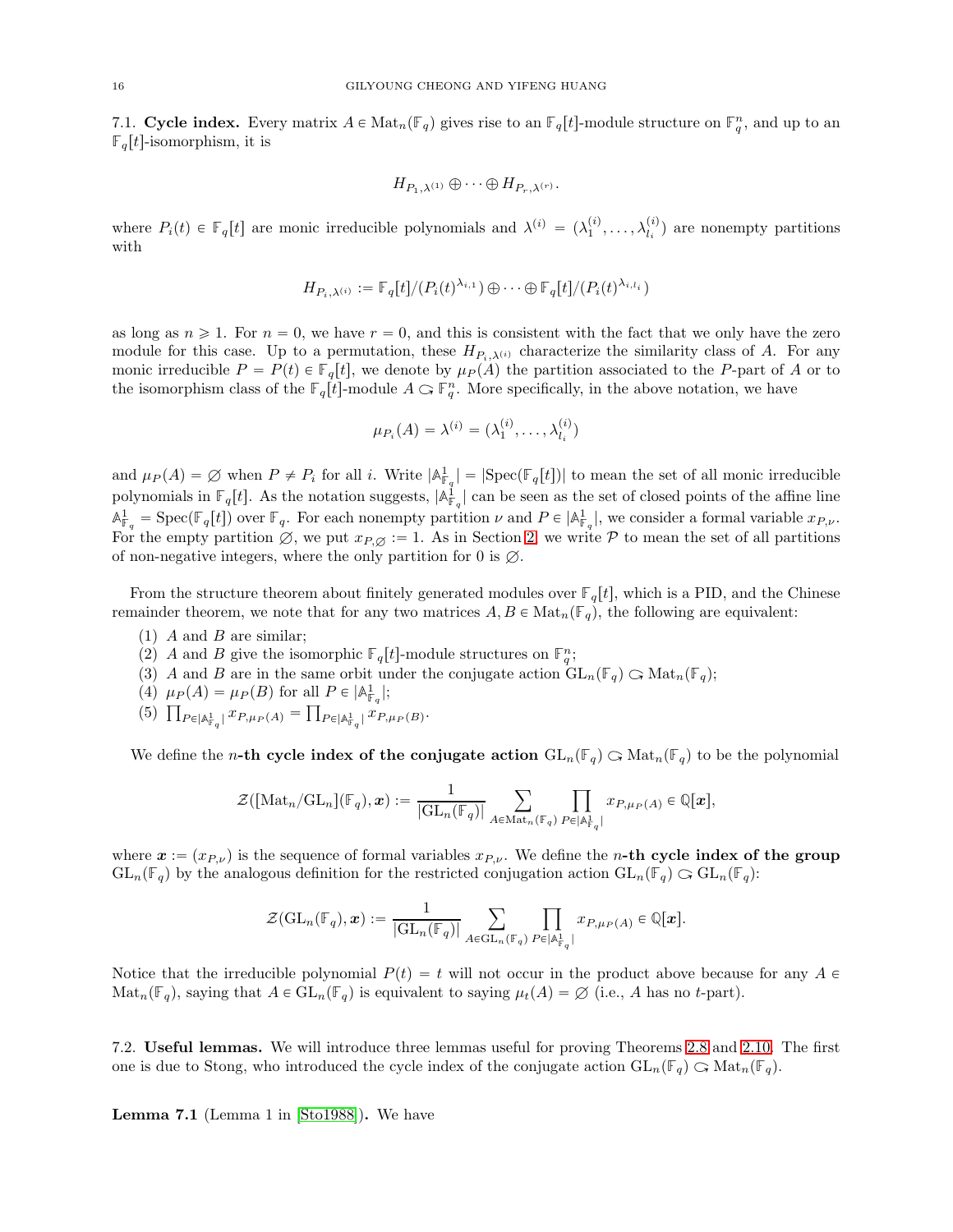$$
\sum_{n=0}^{\infty} \mathcal{Z}([\text{Mat}_n/\text{GL}_n](\mathbb{F}_q), x) u^n = \sum_{n=0}^{\infty} \sum_{A \in \text{Mat}_n(\mathbb{F}_q)} \left( \frac{\prod_{P \in |\mathbb{A}_{\mathbb{F}_q}^1} x_{P, \mu_P(A)}}{|\text{GL}_n(\mathbb{F}_q)|} \right) u^n
$$

$$
= \prod_{P \in |\mathbb{A}_{\mathbb{F}_q}^1} \sum_{v \in \mathcal{P}} \frac{x_{P, v} u^{|v| \deg(P)}}{|\text{Aut}_{\mathbb{F}_q[t]}(H_{P, v})|}
$$

in  $\mathbb{Q}[x][u]$ .

<span id="page-16-2"></span>The result above proves the following lemma due to Kung, who introduced the cycle index of  $GL_n(\mathbb{F}_q)$ : Lemma 7.2 (Lemma 1 in [\[Kun1981\]](#page-22-15)). We have

$$
\sum_{n=0}^{\infty} \mathcal{Z}(\mathrm{GL}_n(\mathbb{F}_q), \mathbf{x}) u^n = \sum_{n=0}^{\infty} \sum_{A \in \mathrm{GL}_n(\mathbb{F}_q)} \left( \frac{\prod_{P \in |\mathbb{A}_{\mathbb{F}_q}^1|} x_{P, \mu_P(A)}}{|\mathrm{GL}_n(\mathbb{F}_q)|} \right) u^n
$$

$$
= \prod_{\substack{P \in |\mathbb{A}_{\mathbb{F}_q}^1|, \\ P(t) \neq t}} \sum_{\nu \in \mathcal{P}} \frac{x_{P, \nu} u^{|\nu| \deg(P)}}{|\mathrm{Aut}_{\mathbb{F}_q[t]}(H_{P, \nu)}|}
$$

in  $\mathbb{Q}[x][\![u]\!]$ .

*Proof.* If we take  $x_{t,\nu} = 0$  for all nonempty partitions  $\nu$  in the expression

$$
\mathcal{Z}([\text{Mat}_n/\text{GL}_n](\mathbb{F}_q),\boldsymbol{x})=\frac{1}{|\text{GL}_n(\mathbb{F}_q)|}\sum_{A\in\text{Mat}_n(\mathbb{F}_q)}\prod_{P\in\vert\mathbb{A}_{\mathbb{F}_q}^1\vert}x_{P,\mu_P(A)},
$$

we get  $\mathcal{Z}(\mathrm{GL}_n(\mathbb{F}_q), x)$  because any square matrix is invertible if and only if it does not have 0 eigenvalue (or equivalently, if it does not have any invariant factor divisible by t). Thus, Lemma [7.1](#page-15-0) implies the result.  $\Box$ 

The following is the third lemma we need, due to Stong (from our best knowledge). This lemma serves a crucial role in the proofs of Theorem [2.8](#page-6-0) and Theorem [2.10,](#page-7-0) and Stong's proof relies on the fact that there are  $q^{n(n-1)}$  nilpotent matrices in  $\text{Mat}_n(\mathbb{F}_q)$ , a famous result of Fine and Herstein [\[FH1958\]](#page-22-16).

<span id="page-16-1"></span>**Lemma 7.3** (Proposition 19 in [\[Sto1988\]](#page-22-14)). For any  $P \in |A_{\mathbb{F}_q}^1|$ , we have

$$
\sum_{\nu\in\mathcal{P}}\frac{y^{|\nu|}}{|\mathrm{Aut}_{\mathbb{F}_q[t]}(H_{P,\nu})|}=\prod_{i=1}^\infty\frac{1}{1-q^{-i\deg(P)}y}\in\mathbb{Q}[\![y]\!].
$$

<span id="page-16-0"></span>Remark 7.4. Using Macdonald's result in (1.6) on p.181 in [\[Mac1995\]](#page-22-6), Lemma [7.3](#page-16-1) implies that for any DVR  $(R, \mathfrak{m})$  with  $R/\mathfrak{m} = \mathbb{F}_q$ , we have

$$
\sum_{H \in \mathbf{Mod}_R^{\prec \infty}} \frac{y^{|\nu|}}{|\mathrm{Aut}_R(H)|} = \prod_{i=1}^{\infty} \frac{1}{1 - q^{-i}y} \in \mathbb{Q}[\![y]\!].
$$

Hence, taking  $y = 1$ , this proves that the assignment  $\{H\} \mapsto |\text{Aut}_R(H)|^{-1} \prod_{i=1}^{\infty} (1 - q^{-i})$  is indeed a probability measure on  $\mathbf{Mod}_{R}^{<\infty}$ .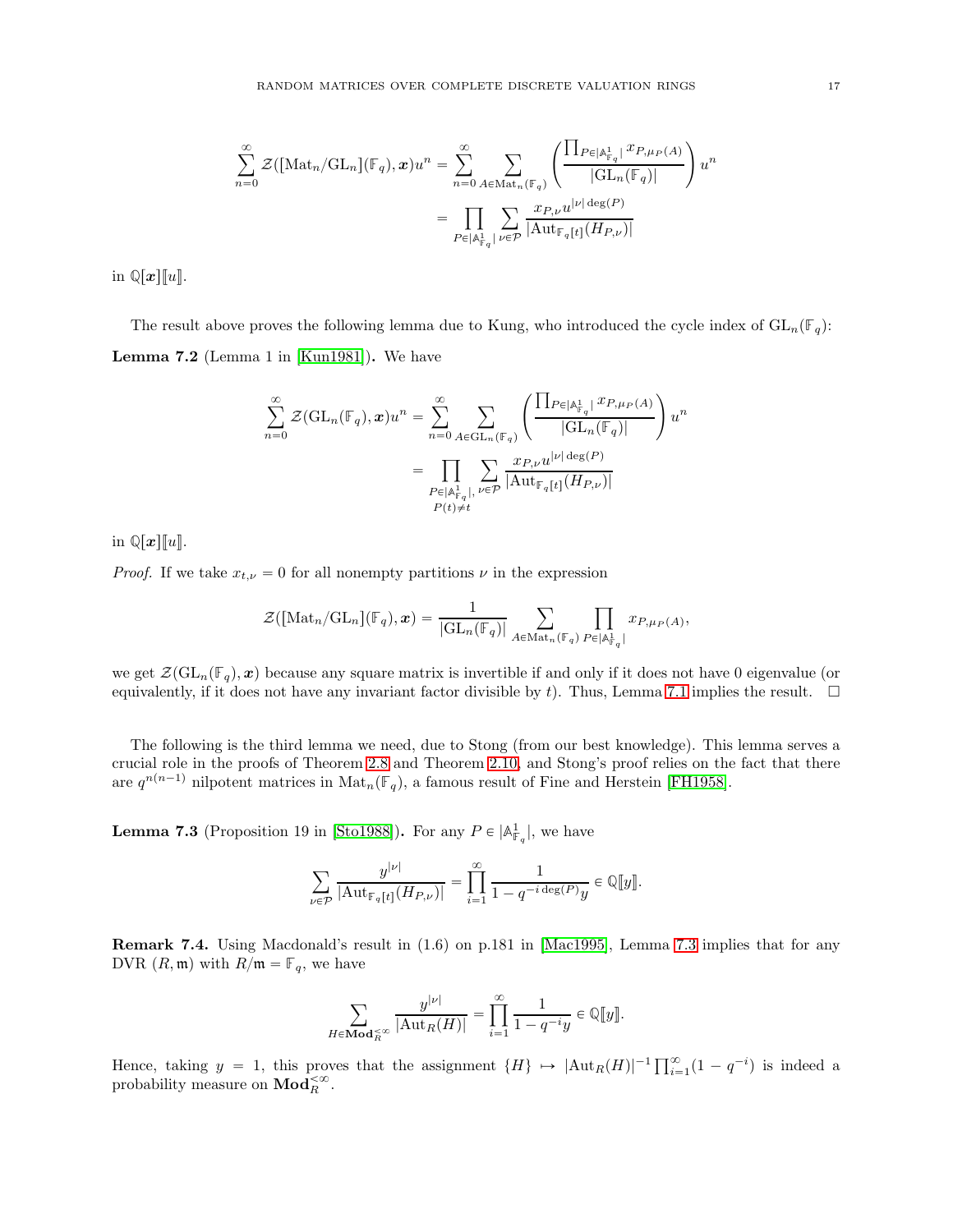# 8. Proofs of Theorem [2.8](#page-6-0) and [2.10](#page-7-0)

In this section, we provide proofs of Theorem [2.8](#page-6-0) and Theorem [2.10.](#page-7-0) Due to Section [5,](#page-11-2) this will finish the proofs of Theorem [A,](#page-4-1) Theorem [B,](#page-5-2) and Theorem [C.](#page-5-0)

<span id="page-17-0"></span>8.1. **Proof of Theorem [2.8.](#page-6-0)** We first deal with the sequence  $(b_n(d))_{n\in\mathbb{Z}_{\geq0}}$  appearing in Theorem [A](#page-4-1) and Theorem [2.8](#page-6-0) as well as some convergences of relevant infinite products of formal power series. Such a product needs to be treated with care because its expansion leads to a power series whose coefficients are given by infinite sums.

First, fix  $0 \leq t < 1$ . The sequence

$$
\prod_{i=1}^{n} (1 - t^{i}) = (1 - t)(1 - t^{2}) \cdots (1 - t^{n})
$$

is decreasing in n, while it is bounded below by 0. Thus, the sequence converges in  $\mathbb{R}$ . Since  $0 \leq t < 1$ , an application of Theorem 15.4 of [\[Rud1987\]](#page-22-17) ensures that the limit of this product as  $n \to \infty$  is nonzero. In particular, taking  $t = q^{-1}$ , we see  $\prod_{i=1}^{\infty} (1 - q^{-i}) > 0$  makes sense, and so does

$$
\prod_{i=1}^{\infty} \frac{1-q^{-di}}{1-q^{-i}} := \frac{\prod_{i=1}^{\infty} (1-q^{-di})}{\prod_{i=1}^{\infty} (1-q^{-i})}
$$

for any  $d \in \mathbb{Z}_{\geqslant 1}$ . The power series  $\sum_{i=1}^{\infty} q^{-i}u$  has radius of convergence q at  $u = 0$ . Hence, by taking  $f_i(u) = 1 - q^{-i}u$  in Theorem 15.6 of [\[Rud1987\]](#page-22-17), we see that the product

$$
\prod_{i=1}^{\infty} f_i(u) = \prod_{i=1}^{\infty} (1 - q^{-i}u)
$$

converges uniformly on any compact subsets of  $\{u \in \mathbb{C} : |u| < q\}$ . The power series  $\sum_{i=1}^{\infty} q^{-di} u^d$  also has radius of convergence q at  $u = 0$ , so we may apply the same theorem to deduce that the product

$$
\prod_{i=1}^{\infty} (1 - (q^{-i}u)^d)
$$

converges uniformly on any compact subsets of  $\{u \in \mathbb{C} : |u| < q\}$ . This implies that both products are holomorphic in  $\{u \in \mathbb{C} : |u| < q\}$ , and hence so is their ratio (as none of them vanishes in the specified open disc of  $\mathbb C$  with radius q. Thus, we may rewrite it as a power series

$$
\prod_{i=1}^{\infty} \frac{1 - (q^{-i}u)^d}{1 - q^{-i}u} = a_0(d) + a_1(d)u + a_2(d)u^2 + \cdots,
$$

whose radius of convergence is q at  $u = 0$ . Thus, we can evaluate both sides at  $u = 1 < q$  to have:

$$
\prod_{i=1}^{\infty} \frac{1-q^{-id}}{1-q^{-i}} = a_0(d) + a_1(d) + a_2(d) + \cdots
$$

Since the only holomorphic function in the open disc with a limit point in its zero set (in the open disc) must be the zero function, we must have the same identity

$$
\prod_{i=1}^{\infty} \frac{1 - (q^{-i}u)^d}{1 - q^{-i}u} = a_0(d) + a_1(d)u + a_2(d)u^2 + \cdots
$$

in  $\mathbb{C}[u]$  as well, where we take u to be formal. Therefore, in  $\mathbb{C}[u]$ , we have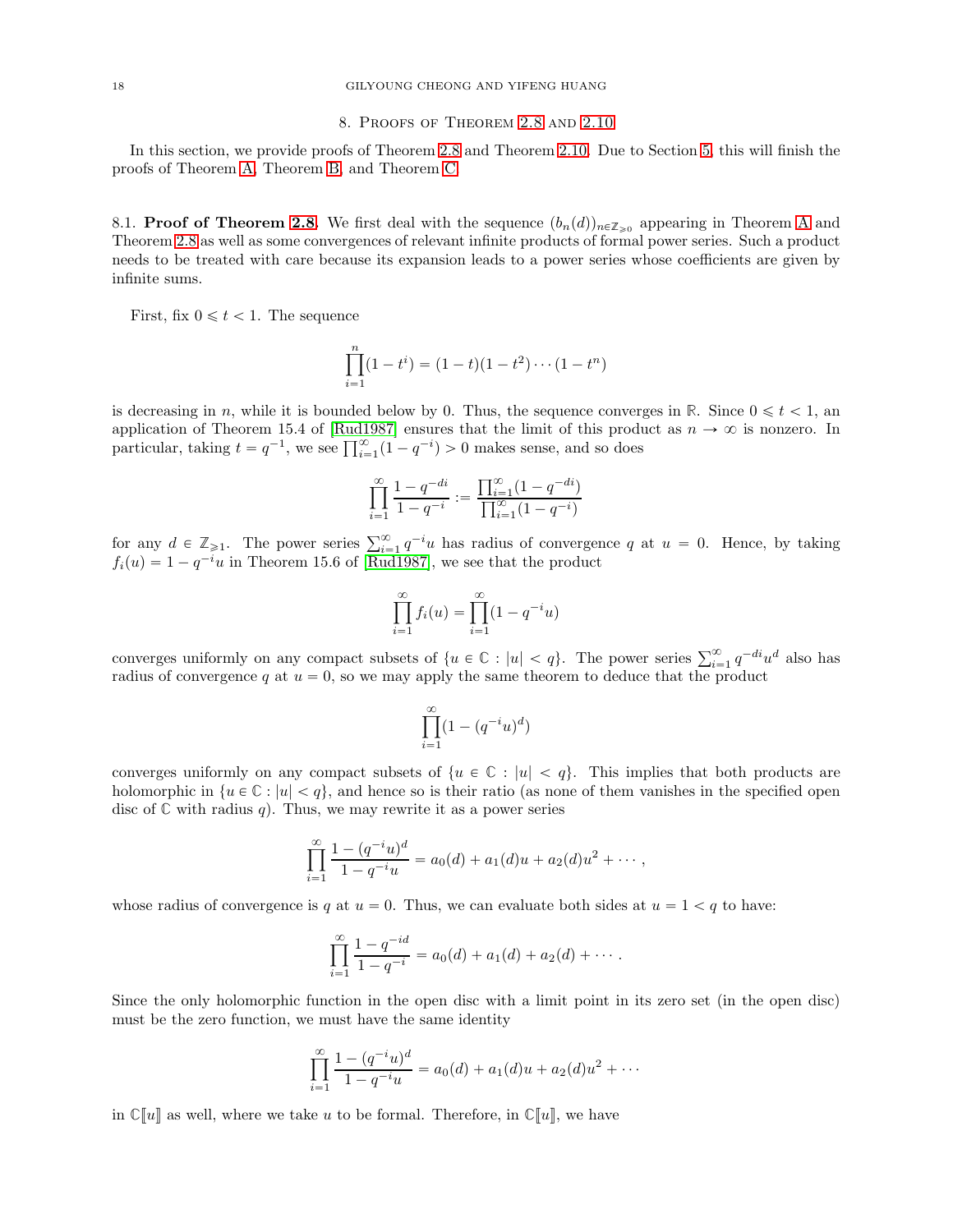$$
b_0(d) + b_1(d)u + b_2(d)u^2 + \dots = \frac{1}{1-u} \prod_{i=1}^{\infty} \frac{1 - (q^{-i}u)^d}{1 - q^{-i}u}
$$
  
=  $(1 + u + u^2 + \dots)(a_0(d) + a_1(d)u + a_2(d)u^2 + \dots)$   
=  $a_0(d) + (a_0(d) + a_1(d))u + (a_0(d) + a_1(d) + a_2(d))u^2 + \dots$ 

This implies that  $b_n(d) = a_0(d) + a_1(d) + \cdots + a_n(d)$ , so

$$
\lim_{n \to \infty} b_n(d) = a_0(d) + a_1(d) + \dots = \prod_{i=1}^{\infty} \frac{1 - q^{-id}}{1 - q^{-i}},
$$

and this proves the last parts of Theorem [A](#page-4-1) and Theorem [2.8.](#page-6-0) Thus, we only need to show the statement of Theorem [2.8](#page-6-0) before we take the limit  $n \to \infty$  to finish its proof.

*Proof of Theorem [2.8.](#page-6-0)* We denote by  $P_0$  to mean P in the statement for this proof. We may assume that

$$
H = H_{P_0,\lambda} = \mathbb{F}_q[t]/(P_0(t))^{\lambda_1} \oplus \cdots \oplus \mathbb{F}_q[t]/(P_0(t))^{\lambda_t}
$$

for some fixed partition  $\lambda = (\lambda_1, \dots, \lambda_l) \in \mathcal{P}$ . The case  $\lambda = \emptyset$  (i.e.,  $H = 0$ ) turns out to be the most important. For this, it is enough to show that

$$
b_n(\deg(P_0)) = \frac{|\{A \in \mathrm{Mat}_n(\mathbb{F}_q) : \mu_{P_0}(A) = \varnothing\}|}{|\mathrm{GL}_n(\mathbb{F}_q)|}.
$$

To see this, let  $a_n(P_0)$  be the expression on the right-hand side. Take  $x_{P_0,\nu} = 0$  for all nonempty  $\nu$  and  $x_{P,\nu} = 1$  for all  $P \neq P_0$  in Lemma [7.1,](#page-15-0) which leads to

$$
\sum_{n=0}^{\infty} a_n(P_0)u^n = \prod_{\substack{P \in |\mathbb{A}_{\mathbb{F}_q}^{\mathbb{L}}|, \\ P(t) \neq P_0(t)}} \sum_{\substack{\nu \in \mathcal{P} \\ \nu \in \mathcal{P}}} \frac{u^{|\nu| \deg(P)}}{|\mathrm{Aut}_{\mathbb{F}_q[t]}(H_{P_0,\nu)}|} \Bigg)^{-1} \left( \sum_{\nu \in \mathcal{P}} \frac{u^{|\nu|}}{|\mathrm{Aut}_{\mathbb{F}_q[t]}(H_{t,\nu})|} \right) \prod_{\substack{P \in |\mathbb{A}_{\mathbb{F}_q}^{\mathbb{L}}|, \\ P(t) \neq t}} \sum_{\substack{|\nu| \deg(P) \\ P(t) \neq t}} \frac{u^{|\nu| \deg(P)}}{|\mathrm{Aut}_{\mathbb{F}_q[t]}(H_{P_0,\nu)}|} \Bigg)^{-1} \left( \sum_{\nu \in \mathcal{P}} \frac{u^{|\nu|}}{|\mathrm{Aut}_{\mathbb{F}_q[t]}(H_{t,\nu})|} \right) \prod_{\substack{P \in |\mathbb{A}_{\mathbb{F}_q}^{\mathbb{L}}|, \\ P(t) \neq t}} \sum_{\substack{|\nu| \deg(P) \\ P(t) \neq t}} \frac{u^{|\nu| \deg(P)}}{|\mathrm{Aut}_{\mathbb{F}_q[t]}(H_{P,\nu})|} \Bigg)^{-1} \left( \frac{1}{1-u} \right)^{\nu \deg(P_0)} \Bigg)^{-1} \prod_{\substack{P \in |\mathbb{A}_{\mathbb{F}_q}^{\mathbb{L}}|, \\ P(t) \neq t}} \frac{u^{|\nu| \deg(P)}}{|\mathrm{Aut}_{\mathbb{F}_q[t]}(H_{P,\nu})|} \Bigg)^{-1} \prod_{\substack{P \in |\mathbb{A}_{\mathbb{F}_q}^{\mathbb{L}}|, \\ P(t) \neq t}} \frac{u^{|\nu| \deg(P)}}{|\mathrm{Aut}_{\mathbb{F}_q[t]}(H_{P,\nu})|} \Bigg)^{-1} \prod_{\substack{P \in |\mathbb{A}_{\mathbb{F}_q}^{\mathbb{L}}|, \\ P(t) \neq t}} \frac{u^{|\nu| \deg(P)}}{|\mathrm{Aut}_{\mathbb{F}_q[t]}(H_{P,\nu})|} \Bigg)^{-1} \prod_{\substack{P \in |\mathbb{A}_{
$$

where we applied Lemma [7.2](#page-16-2) and Lemma [7.3](#page-16-1) as well. This shows that  $a_n(P_0) = b_n(\text{deg}(P_0))$  by definition of  $b_n(d)$  in the statement of Theorem [A](#page-4-1) and Theorem [2.8.](#page-6-0)

Now, we may assume that the partition  $\lambda = (\lambda_1, \ldots, \lambda_l)$  is nonempty (i.e.,  $l > 0$ ). In Lemma [7.1,](#page-15-0) take  $x_{P,\nu} = 1$  on both sides for  $P \neq P_0$  to get

$$
\sum_{n=0}^{\infty} \sum_{A \in \text{Mat}_n(\mathbb{F}_q)} \frac{x_{P_0, \mu_{P_0}(A)}}{|\text{GL}_n(\mathbb{F}_q)|} u^n = \left( \sum_{\nu \in \mathcal{P}} \frac{x_{P_0, \nu} u^{|\nu| \deg(P_0)}}{|\text{Aut}_{\mathbb{F}_q[t]}(H_{P_0, \nu)}|} \right) \left( \prod_{P \neq P_0} \sum_{\nu \in \mathcal{P}} \frac{u^{|\nu| \deg(P)}}{|\text{Aut}_{\mathbb{F}_q[t]}(H_{P, \nu)}|} \right).
$$

Next, we take  $x_{P_0,\nu} = 0$  for all nonempty  $\nu \neq \lambda$  and  $x_{P_0,\lambda} = 1$ . Then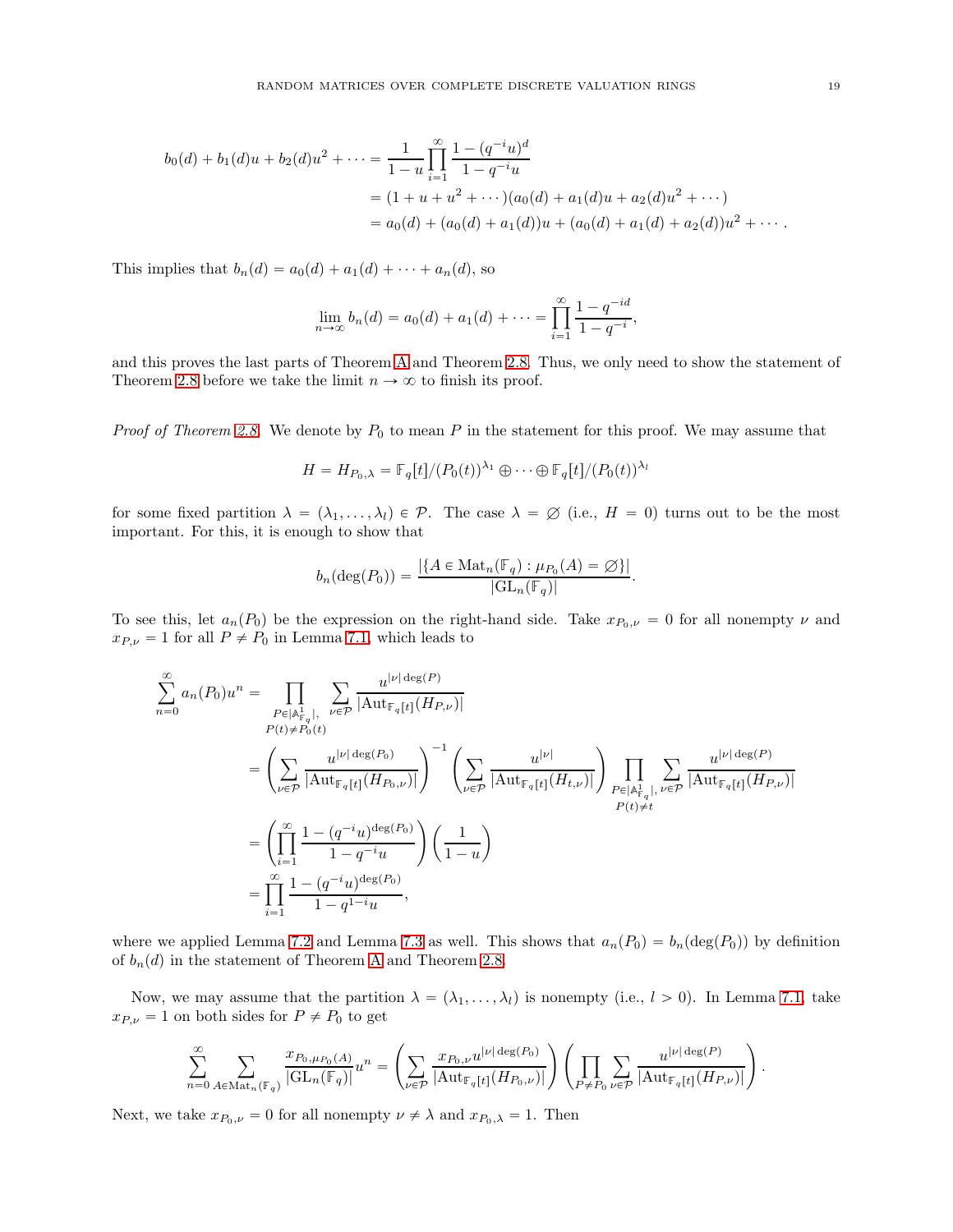$$
\begin{split} &1+\sum_{n=1}^{\infty}\left(\frac{|\{A\in\operatorname{Mat}_n(\mathbb{F}_q):\mu_{P_0}(A)=\lambda\;\text{or}\;\!\oslash\rangle|}{|\operatorname{GL}_n(\mathbb{F}_q)|}\right)u^n\\ &=\left(1+\frac{u^{|\lambda|\deg(P_0)}}{|\operatorname{Aut}_{\mathbb{F}_q[t]}(H_{P_0,\lambda)}|}\right)\left(\prod_{P\neq P_0}\sum_{\nu\in\mathcal{P}}\frac{u^{|\nu|\deg(P)}}{|\operatorname{Aut}_{\mathbb{F}_q[t]}(H_{P,\nu})|}\right)\\ &=\left(1+\frac{u^{|\lambda|\deg(P_0)}}{|\operatorname{Aut}_{\mathbb{F}_q[t]}(H_{P_0,\lambda)}|}\right)\left(\prod_{P\in\left|\mathbb{A}^1_{\mathbb{F}_q}\right|}\sum_{\nu\in\mathcal{P}}\frac{u^{|\nu|\deg(P)}}{|\operatorname{Aut}_{\mathbb{F}_q[t]}(H_{P,\nu})|}\right)\left(\sum_{\nu\in\mathcal{P}}\frac{u^{|\nu|\deg(P_0)}}{|\operatorname{Aut}_{\mathbb{F}_q[t]}(H_{P_0,\nu)}|}\right)^{-1}\\ &=\left(1+\frac{u^{|\lambda|\deg(P_0)}}{|\operatorname{Aut}_{\mathbb{F}_q[t]}(H_{P_0,\lambda)}|}\right)\left(\prod_{P\in\left|\neq t\right|}\sum_{\nu\in\mathcal{P}}\frac{u^{|\nu|\deg(P)}}{|\operatorname{Aut}_{\mathbb{F}_q[t]}(H_{P,\nu})|}\right)\left(\sum_{\nu\in\mathcal{P}}\frac{u^{|\nu|}}{|\operatorname{Aut}_{\mathbb{F}_q[t]}(H_{(t),\nu)}|}\right)\left(\sum_{\nu\in\mathcal{P}}\frac{u^{|\nu|\deg(P_0)}}{|\operatorname{Aut}_{\mathbb{F}_q[t]}(H_{P_0,\nu)}|}\right)^{-1}\\ &=\left(1+\frac{u^{|\lambda|\deg(P_0)}}{|\operatorname{Aut}_{\mathbb{F}_q[t]}(H_{P_0,\lambda)}|}\right)\left(\frac{1}{1-u}\right)\left(\prod_{i=1}^{\infty}\frac{1-(q^{-i}u)^{\deg(P_0)}}{1-q^{-i}u}\right), \end{split}
$$

applying Lemma [7.2](#page-16-2) and Lemma [7.3.](#page-16-1) Thus, we have

$$
1 + \sum_{n=1}^{\infty} \left( \frac{|\{A \in \text{Mat}_n(\mathbb{F}_q) : \mu_{P_0}(A) = \lambda \text{ or } \emptyset\}|}{|\mathrm{GL}_n(\mathbb{F}_q)|} \right) u^n
$$
  
=  $(1 + cu^h)(1 + b_1u + b_2u^2 + b_3u^3 + \cdots)$   
=  $1 + b_1u + b_2u + \cdots + b_{h-1}u^{h-1} + (b_h + c)u^h + (b_{h+1} + cb_1)u^{h+1} + (b_{h+2} + cb_2)u^{h+2} + \cdots,$ 

where

\n- $$
c = |\text{Aut}_{\mathbb{F}_q[t]}(H_{P_0,\lambda})|^{-1} = |\text{Aut}_{\mathbb{F}_q[t]}(H)|^{-1},
$$
\n- $b_n = b_n(\text{deg}(P_0)),$  and
\n- $h = |\lambda| \text{deg}(P_0) = \dim_{\mathbb{F}_q}(H).$
\n

Thus, continuing the previous computations, since we have established that

$$
b_n = \frac{|\{A \in \text{Mat}_n(\mathbb{F}_q) : \mu_{P_0}(A) = \varnothing\}|}{|\text{GL}_n(\mathbb{F}_q)|},
$$

we have (as  $b_0 = 1$ )

$$
\frac{|\{A \in \text{Mat}_n(\mathbb{F}_q) : \mu_{P_0}(A) = \lambda\}|}{|\text{GL}_n(\mathbb{F}_q)|} = \begin{cases} cb_{n-h} = |\text{Aut}_{\mathbb{F}_q[t]}(H)|^{-1}b_{n-h}(\text{deg}(P_0)) & \text{if } n \ge h = |\lambda| \text{deg}(P_0), \\ 0 & \text{if } n < h = |\lambda| \text{deg}(P_0). \end{cases}
$$

By multiplying

$$
\frac{|\mathrm{GL}_n(\mathbb{F}_q)|}{|\mathrm{Mat}_n(\mathbb{F}_q)|} = \frac{(q^n - 1)(q^n - q) \cdots (q^n - q^{n-1})}{q^{n^2}}
$$

$$
= (1 - q^{-1})(1 - q^{-2}) \cdots (1 - q^{-n})
$$

both sides, we finish the proof.  $\Box$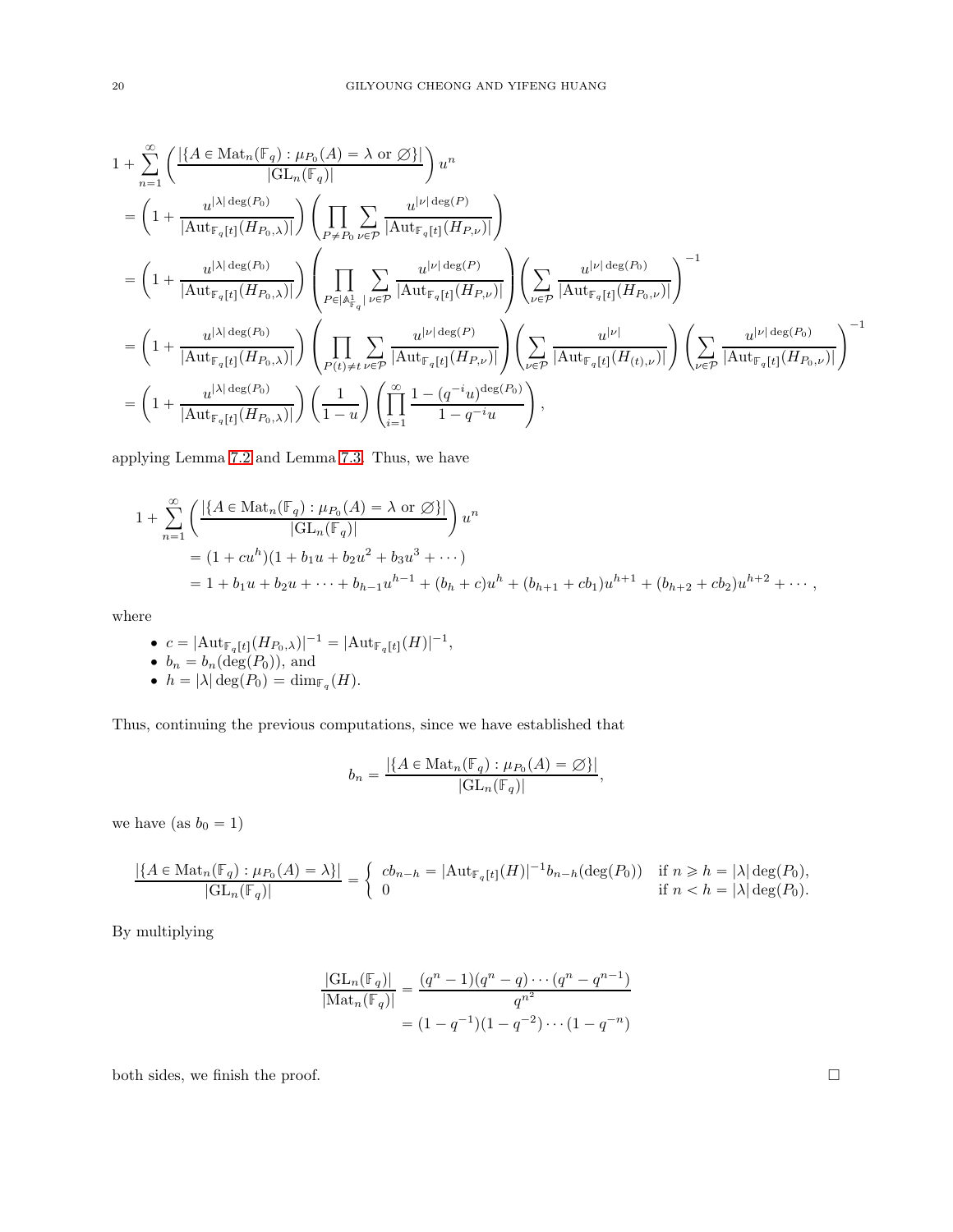8.2. Proof of Theorem [2.10.](#page-7-0) Before the proof, we define one more terminology that will enable us to write a clearer proof. Fix any subset  $X \subset \mathbb{A}^1_{\mathbb{F}_q} = \text{Spec}(\mathbb{F}_q[t])$ . We define the **cycle index of** X (relative to  $\mathbb{A}^1_{\mathbb{F}_q}$  as follows:

$$
\hat{\pmb{Z}}(X,\pmb{x},u)=\prod_{P\in X\,\cap\,|\mathbb{A}^1_{\mathbb{F}_q}|}\sum_{\nu\in\mathcal{P}}\frac{x_{P,\nu}u^{|\nu|\deg(P)}}{|\mathrm{Aut}_{\mathbb{F}_q[t]}(H_{P,\nu})|},
$$

where each  $P \in |A_{\mathbb{F}_q}^1|$  simultaneously means a monic irreducible polynomial or the maximal ideal  $(P(t))$  of  $\mathbb{F}_q[t]$  generated by it (i.e., a closed point of  $\mathbb{A}_{\mathbb{F}_q}^1$ ). Note that by Lemma [7.1,](#page-15-0) we have

$$
\hat{\pmb{Z}}(\mathbb{A}^1_{\mathbb{F}_q},\pmb{x},u)=\sum_{n=0}^\infty \mathcal{Z}([\text{Mat}_n/\text{GL}_n](\mathbb{F}_q),\pmb{x})u^n.
$$

That is, the cycle index of the affine line  $\mathbb{A}^1_{\mathbb{F}_q}$  is the generating function for the *n*-th cycle index of the conjugate action  $GL_n(\mathbb{F}_q) \subset \mathrm{Mat}_n(\mathbb{F}_q)$  for all  $n \in \mathbb{Z}_{\geq 0}$ . Another important example is

$$
\hat{\mathbf{Z}}(\{P\},\boldsymbol{x},u)=\sum_{\nu\in\mathcal{P}}\frac{x_{P,\nu}u^{|\nu|\deg(P)}}{|\mathrm{Aut}_{\mathbb{F}_q[t]}(H_{P,\nu})|},
$$

where  $P \in |\mathbb{A}_{\mathbb{F}_q}^1|$ . By definition, whenever we have finitely many  $P_1, \ldots, P_r \in X \cap |\mathbb{A}_{\mathbb{F}_q}^1|$ , we have

$$
\hat{\mathbf{Z}}(X,\boldsymbol{x},u)=\hat{\mathbf{Z}}(X\setminus\{P_1,\ldots,P_r\},\boldsymbol{x},u)\hat{\mathbf{Z}}(\{P_1\},\boldsymbol{x},u)\cdots\hat{\mathbf{Z}}(\{P_r\},\boldsymbol{x},u).
$$

Denote by  $\hat{\mathbf{Z}}(X, u)$  what we get by taking all  $x_{P, \nu} = 1$  in  $\hat{\mathbf{Z}}(X, x, u)$ . Lemma [7.2](#page-16-2) implies that

$$
\hat{\mathbf{Z}}(\mathbb{A}_{\mathbb{F}_q}^1 \setminus \{(t)\}, u) = 1 + u + u^2 + \dots = \frac{1}{1 - u}.
$$

Finally, Lemma [7.3](#page-16-1) implies that for any  $P \in |A_{\mathbb{F}_q}^1|$ , we have

$$
\hat{\pmb{Z}}(\{P\},u)=\sum_{\nu\in\mathcal{P}}\frac{u^{|\nu|\deg(P)}}{|\mathrm{Aut}_{\mathbb{F}_q[t]}(H_{P,\nu})|}=\prod_{i=1}^{\infty}\frac{1}{1-(q^{-i}u)^{\deg(P)}}.
$$

We are now ready to give the proof of Theorem [2.10.](#page-7-0)

*Proof of Theorem [2.10.](#page-7-0)* We will use the notations and the arguments given above. Taking  $x_{P,\nu} = 1$  for all  $P \notin \{P_1, \ldots, P_r\}$ , while still denoting x to mean the sequence of variables after such evaluations, we have

$$
\hat{\mathbf{Z}}(\mathbb{A}^1,\mathbf{x},u)=\hat{\mathbf{Z}}(\mathbb{A}^1_{\mathbb{F}_q}\setminus\{P_1,\ldots,P_r\},u)\hat{\mathbf{Z}}(\{P_1\},\mathbf{x},u)\cdots\hat{\mathbf{Z}}(\{P_r\},\mathbf{x},u) \n=\frac{\hat{\mathbf{Z}}(\mathbb{A}^1_{\mathbb{F}_q}\setminus\{(t)\},u)\hat{\mathbf{Z}}(\{(t)\},u)\hat{\mathbf{Z}}(\{P_1\},\mathbf{x},u)\cdots\hat{\mathbf{Z}}(\{P_r\},\mathbf{x},u)}{\hat{\mathbf{Z}}(\{P_1\},u)\cdots\hat{\mathbf{Z}}(\{P_r\},u)} \n=\left(\frac{1}{1-u}\right)\frac{\hat{\mathbf{Z}}(\{(t)\},u)\hat{\mathbf{Z}}(\{P_1\},\mathbf{x},u)\cdots\hat{\mathbf{Z}}(\{P_r\},\mathbf{x},u)}{\hat{\mathbf{Z}}(\{P_1\},u)\cdots\hat{\mathbf{Z}}(\{P_r\},u)}.
$$

Without loss of generality, suppose that  $\lambda^{(1)}, \ldots, \lambda^{(m)}$  are nonempty, while  $\lambda^{(m+1)}, \ldots, \lambda^{(r)} \in \emptyset$ , for some  $0 \leq m \leq r$ . In the above identity, take  $x_{P_j,\nu} = 0$  for nonempty  $\nu$  not equal to  $\lambda^{(j)}$  while  $x_{P_j,\lambda^{(j)}} = 1$  for  $1 \leq j \leq r$ . We will still write x to mean the sequence of variables after evaluations, although this is now just a sequence in  $\{0, 1\}$ . Arguing as in Section [8.1,](#page-17-0) we may compute the limit of the coefficient of  $u^n$  of the left-hand side as  $n \to \infty$ , which results in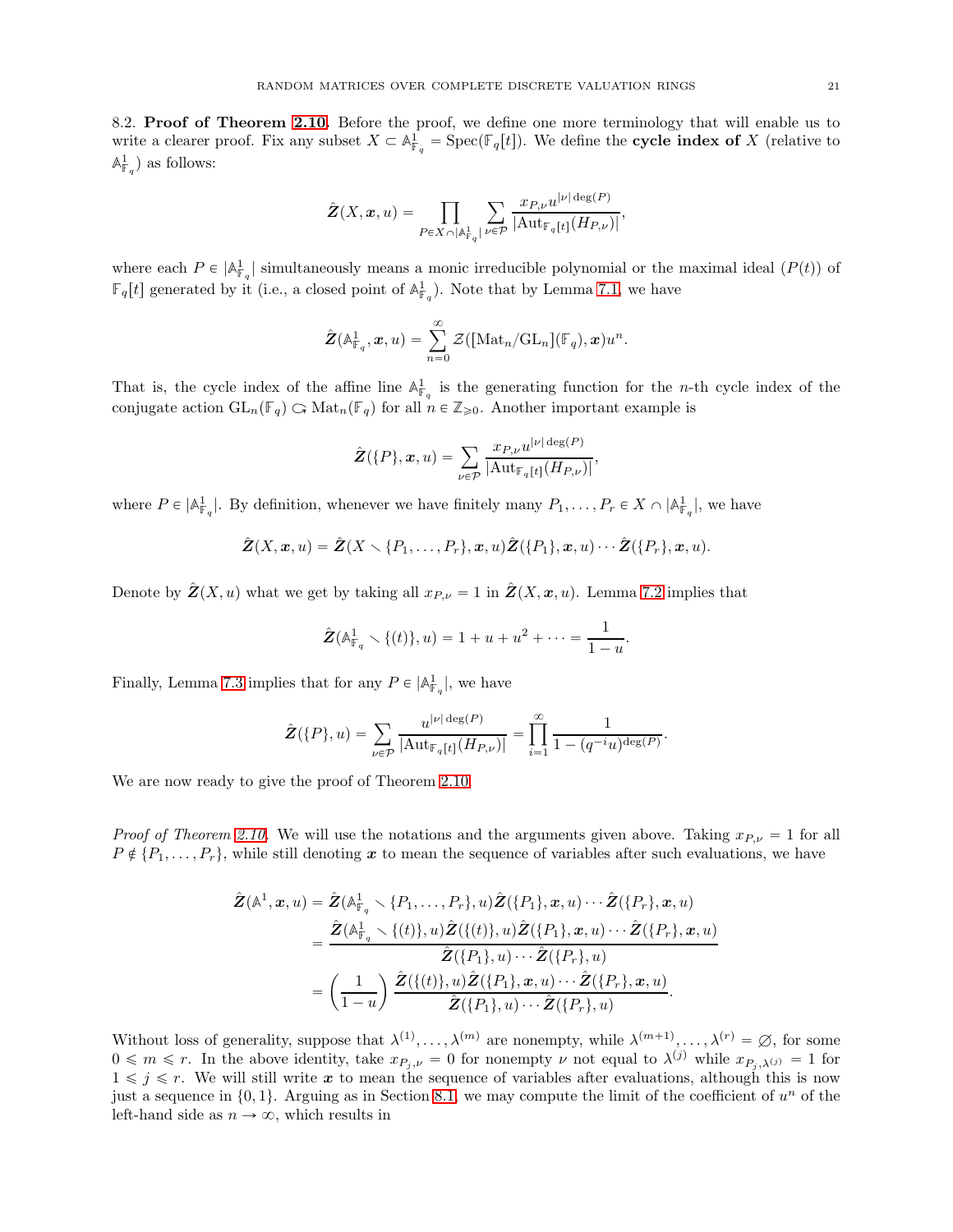$$
\lim_{n\to\infty} \text{Prob}_{A\in\text{Mat}_n(\mathbb{F}_q)}\left(\begin{array}{c} \mu_{P_j}(A) \in \{\varnothing, \lambda^{(j)}\} \text{ for } 1 \leq j \leq m, \\ \mu_{P_{m+1}}(A) = \cdots = \mu_{P_r}(A) = \varnothing \end{array}\right)
$$
\n
$$
= \frac{\hat{\mathbf{Z}}(\{P_1\}, \mathbf{x}, 1) \cdots \hat{\mathbf{Z}}(\{P_r\}, \mathbf{x}, 1)}{\hat{\mathbf{Z}}(\{P_1\}, 1) \cdots \hat{\mathbf{Z}}(\{P_r\}, 1)} = \left[\prod_{j=1}^m \left(1 + \frac{1}{\#\text{Aut}_{\mathbb{F}_q}(H_{P,\lambda^{(j)}})}\right) \prod_{i=1}^\infty (1 - q^{-i \deg(P_j)})\right] \cdot \left[\prod_{j=m+1}^r \prod_{i=1}^\infty (1 - q^{-i \deg(P_j)})\right],
$$

where the first identity used

$$
\hat{\mathbf{Z}}(\{(t)\},1) = \lim_{n \to \infty} \frac{|\text{Mat}_n(\mathbb{F}_q)|}{|\text{GL}_n(\mathbb{F}_q)|}.
$$

This finishes the proof, because one may either argue by induction on  $m$  or see that the product measure on

$$
\mathbf{Mod}^{< \infty}_{\mathbb{F}_q[t]_{(P_1)}} \times \cdots \times \mathbf{Mod}^{< \infty}_{\mathbb{F}_q[t]_{(P_r)}}
$$

given by Cohen-Lenstra measures match the limiting probability with specified parts at  $P_1, \ldots, P_r$  for enough events that generate the finest  $\sigma$ -algebra on the product.

# 9. ANOTHER POSSIBLE CONNECTION BETWEEN HAAR MEASURE AND  $\mathbb{F}_q$ -MATRICES

The easiest case  $N = 0$  for Lemma [4.3](#page-10-0) provides a connection between random matrices  $A \in Mat_n(\mathbb{F}_q[\![t]\!])$ with respect to the Haar measure and  $\overline{A} \in \text{Mat}_n(\mathbb{F}_q)$  with respect to the uniform distribution. There seem to be more mysterious connections between these two different random matrices. We illustrate one incidence here. Note that the  $\mathbb{F}_q[t]$ -module structure on  $\mathbb{F}_q^n$  given by  $\overline{A} \in \text{Mat}_n(\mathbb{F}_q)$  is precisely coker $(\overline{A} - tI_n)$ , where  $\overline{A} - tI_n$  is viewed as a matrix over  $\mathbb{F}_q[t]$ . Hence, if  $\overline{A} - tI_n$  is viewed as a matrix over  $\mathbb{F}_q[t]$ , we have  $\text{coker}(\overline{A} - tI_n) \simeq (\overline{A} \subset \mathbb{F}_q^n)[t^\infty]$ . Having said that, Theorem [2.8](#page-6-0) with  $P(t) = t$  can be restated as follows. Given any finite length  $t^{\infty}$ -torsion module H over  $\mathbb{F}_q[t]$ , we have

$$
\mathrm{Prob}_{\overline{A}\in\mathrm{Mat}_n(\mathbb{F}_q)}(\mathrm{coker}(\overline{A}-tI_n)\simeq H)=\begin{cases} \frac{1}{|\mathrm{Aut}_{\mathbb{F}_q[t]}(H)|}\prod_{i=1}^n(1-q^{-i}) & \text{if } n\geqslant \mathrm{dim}_{\mathbb{F}_q}(H) \text{ and} \\ 0 & \text{if } n<\mathrm{dim}_{\mathbb{F}_q}(H), \end{cases}
$$

where the cokernels are taken over  $\mathbb{F}_q[t]$ . On the other hand, Proposition [2.1](#page-3-1) with  $R = \mathbb{F}_q[t]$  says

$$
\begin{split} \text{Prob}_{A \in \text{Mat}_{n}(\mathbb{F}_{q}[t])}(\text{coker}(A) &\simeq H) \\ &= \left\{ \begin{array}{l} \frac{1}{|\text{Aut}_{\mathbb{F}_{q}[t]}(H)|} \left[ \prod_{i=1}^{n} \left( 1 - q^{-i} \right) \right] \left[ \prod_{j=n-l_H+1}^{n} \left( 1 - q^{-j} \right) \right] & \text{if } n \geq l_H = \dim_{\mathbb{F}_{q}}(H/tH), \\ 0 & \text{if } n < l_H. \end{array} \right. \end{split}
$$

We may simultaneously consider both probabilities by using the projection map  $\text{Mat}_n(\mathbb{F}_q[t]) \to \text{Mat}_n(\mathbb{F}_q)$ given by  $t \mapsto 0$ . For each  $\overline{A} \in \text{Mat}_n(\mathbb{F}_q)$ , the first probability considers the cokernel of a special representative  $\overline{A} - tI_n$  in the fiber  $\overline{A} + t\text{Mat}_n(\mathbb{F}_q[\![t]\!])$  of  $\overline{A}$ . On the other hand, the second probability considers all the matrices in the fiber. The two probabilities are the same if and only if  $H = 0$ . It is interesting to note that regardless of the choice of H, both probabilities converge to the same Cohen-Lenstra distribution of  $\mathbb{F}_q[t]$  as  $n \to \infty$ , which is another incidence of "universality" we mentioned in the introduction. Giving more careful analysis on this discrepancy of the two different probabilities might be an interesting work in the near future.